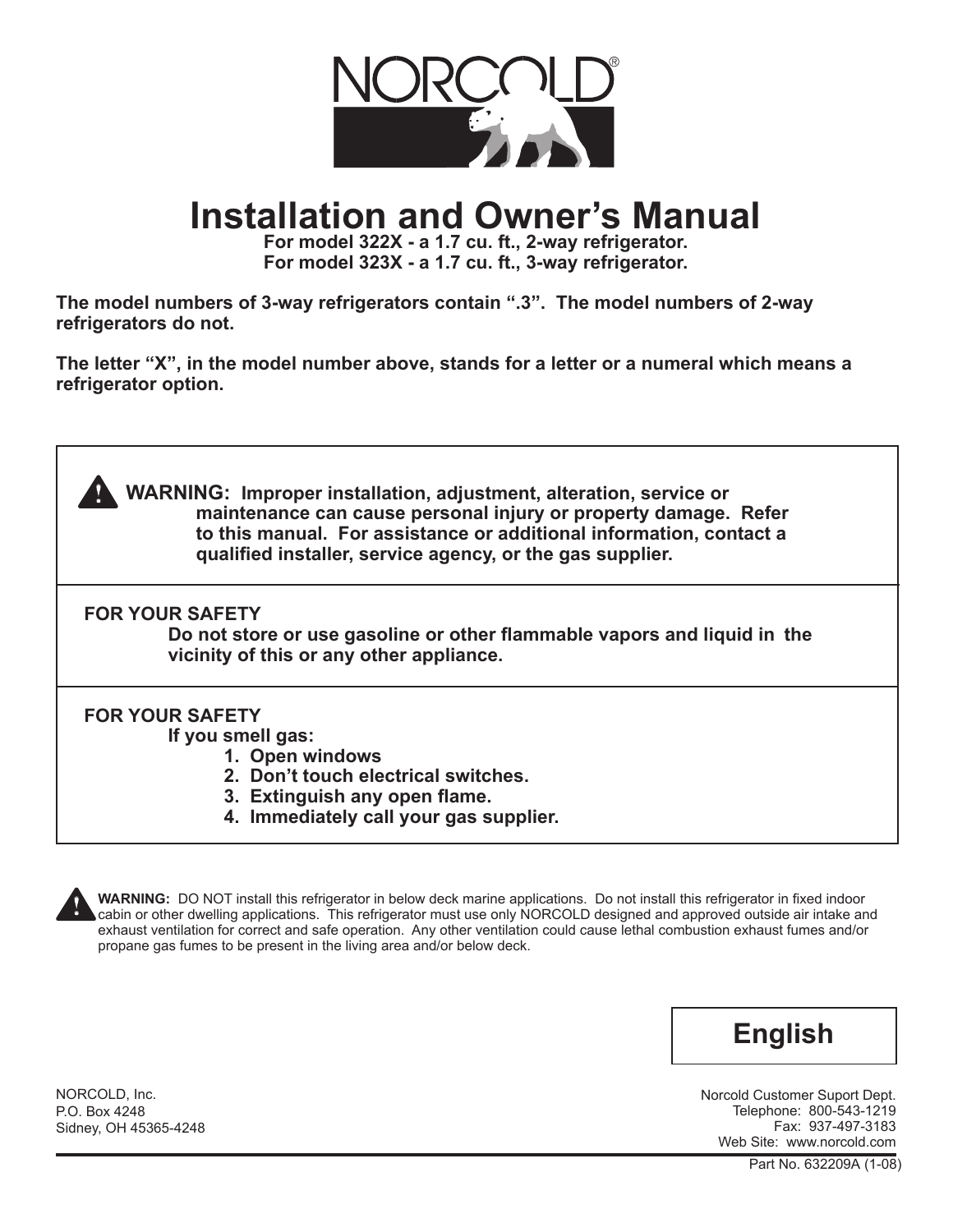For defined warranty terms, please see the one page warranty statement included in the product information packet.

| Ignition-propane gas operation $\ldots \ldots \ldots \ldots \ldots$                                                                      |
|------------------------------------------------------------------------------------------------------------------------------------------|
| Do a test the gas safety valve 4<br>Start up - DC operation (model 323 only) 4                                                           |
| DC operation precautions 4                                                                                                               |
| Effects of High Altitude on Propane Gas Operation 5                                                                                      |
|                                                                                                                                          |
|                                                                                                                                          |
| Remove and clean the burner orifice 7                                                                                                    |
|                                                                                                                                          |
|                                                                                                                                          |
|                                                                                                                                          |
|                                                                                                                                          |
|                                                                                                                                          |
| Connect the 120 volts AC supply 13                                                                                                       |
| Connect the 12 volts DC supply (model 323 only). 13<br>Connect the Propane Gas Components. 13<br>Connect the propane gas supply system13 |
| Examine the propane gas supply system for leaks 13                                                                                       |

## **Safety Awareness**

Read this manual carefully and understand the contents before you use the refrigerator.

Be aware of possible safety hazards when you see the safety alert symbol on the refrigerator and in this manual. A signal word follows the safety alert symbol and identifies the danger of the hazard. Carefully read the descriptions of these signal words to fully know their meanings. They are for your safety.



**WARNING:** This signal word identifies a hazard, which if ignored, can cause dangerous personal injury, death, or much property damage.



**CAUTION:** This signal word identifies a hazard, which if ignored, can cause small personal injury or much property damage.

## **Safety Instructions**

#### **WARNING: !**

- The storage of flammable materials behind or around the refrigerator creates a fire hazard. Do not use the area behind the refrigerator to store anything, especially flammable materials (gasoline, cleaning supplies, etc.)
- Do not remove the round ground prong from the refrigerator's AC power cord. Do not use a two prong adapter or extension cord on the AC power cord.
- A circuit overload can result in an electrical fire if the wires and/or fuse are not the correct size. Either use the wire and fuse sizes as written in this manual or refer to your local codes or the applicable RVIA Standards for the correct wire and fuse sizes.
- Incorrect installation, adjustment, change to, or maintenance of this refrigerator can cause personal injury, property damage, or both. Have service and maintenance work done by your dealer or by an Norcold authorized service center.
- Disconnect both the AC and DC power sources before doing any maintenance work on the refrigerator. All service work on this refrigerator must be done by a qualified service technician.
- Do not bypass or change the refrigerator's electrical components or features.
- When you discard an appliance, remove all doors to prevent accidental entrapement and suffoction.
- Do not spray liquids near electrical outlets, connections, or the refrigerator components. Many liquids are electrically conductive and can create a shock hazard, electrical shorts, and in some cases, fire.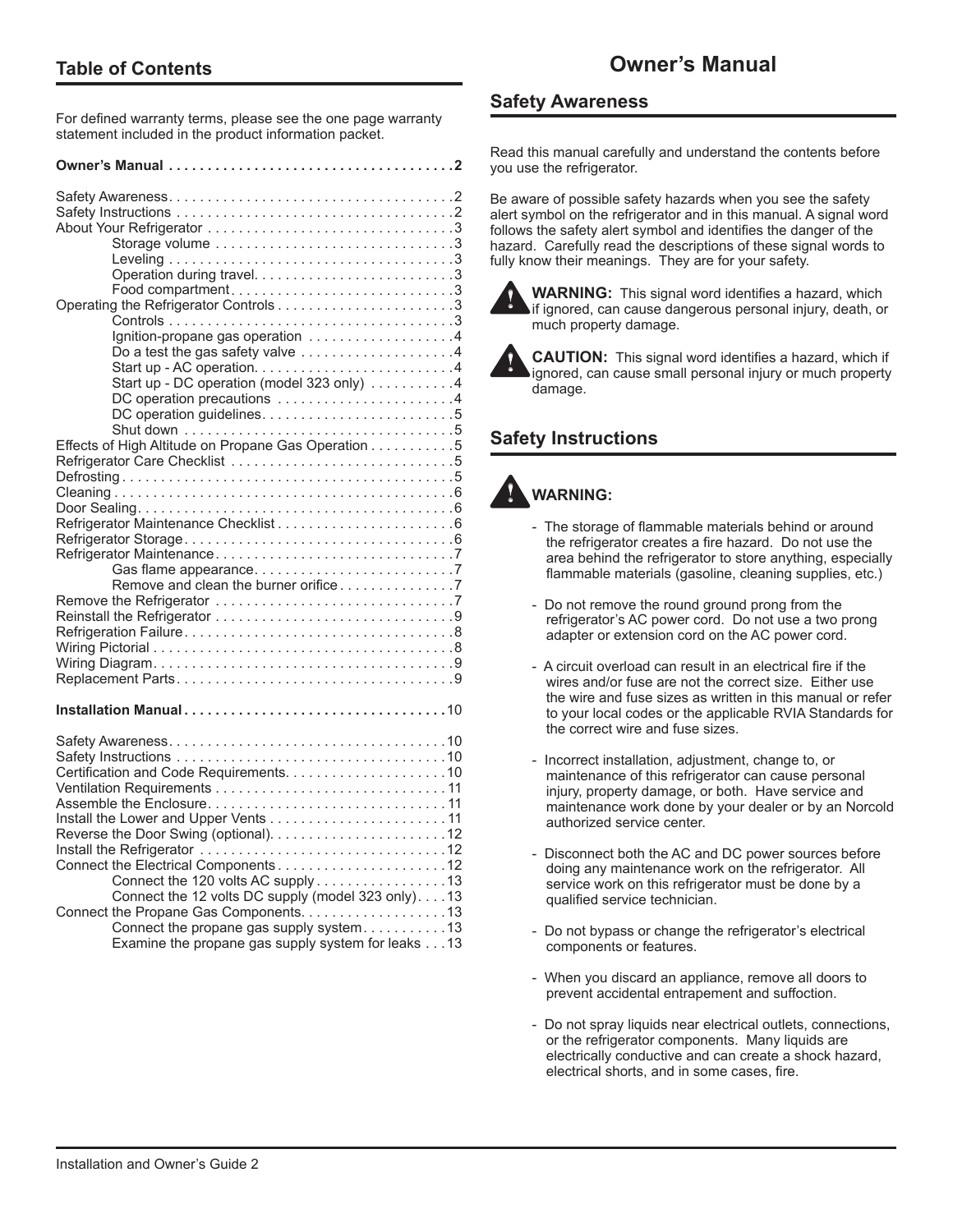- The refrigerator cooling system is under pressure. Do not try to repair or to recharge a defective cooling system. The cooling system contains sodium chromate. The breathing of certain chromium compounds can cause cancer. The cooling system contents can cause severe skin and eye burns, and can ignite and burn with an intense flame. Do not bend, drop, weld, move, drill, puncture, or hit the cooling system.
- At regular intervals, make sure that the refrigerator flue the burner, the vent areas, and the ventilation air pathway between the vents are completely free from any flammable material or blockage. After a period of storage, it is especially important to check these areas for any flammable material or blockage caused by animals.

#### **CAUTION: !**

- The rear of the refrigerator has sharp edges and corners. To prevent cuts or abrasions when working on the refrigerator, be careful and wear cut resistant gloves.

## **About Your Refrigerator**

### **Storage volume:**

This refrigerator is made for food storage.

Total capacity ................................................. 1.7 cubic feet

### **Leveling:**

**CAUTION:** The refrigerator is made to operate within 3° off level side-to-side and 6° off level front-to-back (as looking at the front of the refrigerator). Operating it at more than these limits can cause damage to the cooling system and create a risk of personal injury or property damage. Make sure the vehicle is level before you operate the refrigerator. **!**

### **Operation during travel:**

While the refrigerator should be level when the vehicle is stopped, performance during travel is not usually effected.

### **Food compartment:**

Start up the refrigerator and let it cool for eight hours before loading with food. If the refrigerator does not start to cool down after about two hours, contact your dealer or a Norcold authorized service center.

For the best cooling performance:

- Let air move freely inside the entire food compartment.
- Do not cover the shelves with plastic, paper, etc.

To decrease the amount of ice that forms on the cooling fins:

- Cover all liquids and moist foods.
- Let hot foods cool before putting them in the refrigerator.
- Do not open the door any longer than necessary.

## **Operating the Refrigerator Controls**

#### **Controls:**

The refrigerator control panel is located on the rear of the refrigerator. Unlike refrigerators with electric controls, this refrigerator will operate on one energy source, independently of the others.



The energy selector [207] changes the energy source of the refrigerator between propane GAS, AC electric, and DC electric (See Art00953).

A nonadjustable thermostat controls the AC and DC operation of the refrigerator. The thermostat has a capillary sensor that is attached to the cooling fin. The AC or DC electric heater operates in response to the temperature of the cooling fin to keep the refrigerator temperature constant.

The gas control [233] changes the amount of propane gas that goes to the burner. This acts as the temperature control of the refrigerator. When operating the refrigerator on GAS, you can change the refrigerator temperature to the desired setting by putting the gas control at any position between HIGH COOL and LOW COOL. HIGH COOL is the coldest temperature setting.

NOTE: This is not an automatic gas control. It does not change the flame from high fire to low fire as with other RV refrigerators. If the cooling load changes, you must manually change the gas control to maintain the same temperature inside the refrigerator.

When the outside air temperature is below 50° F., the refrigerator may have a tendency to freeze food. To reduce the tendency to freeze food: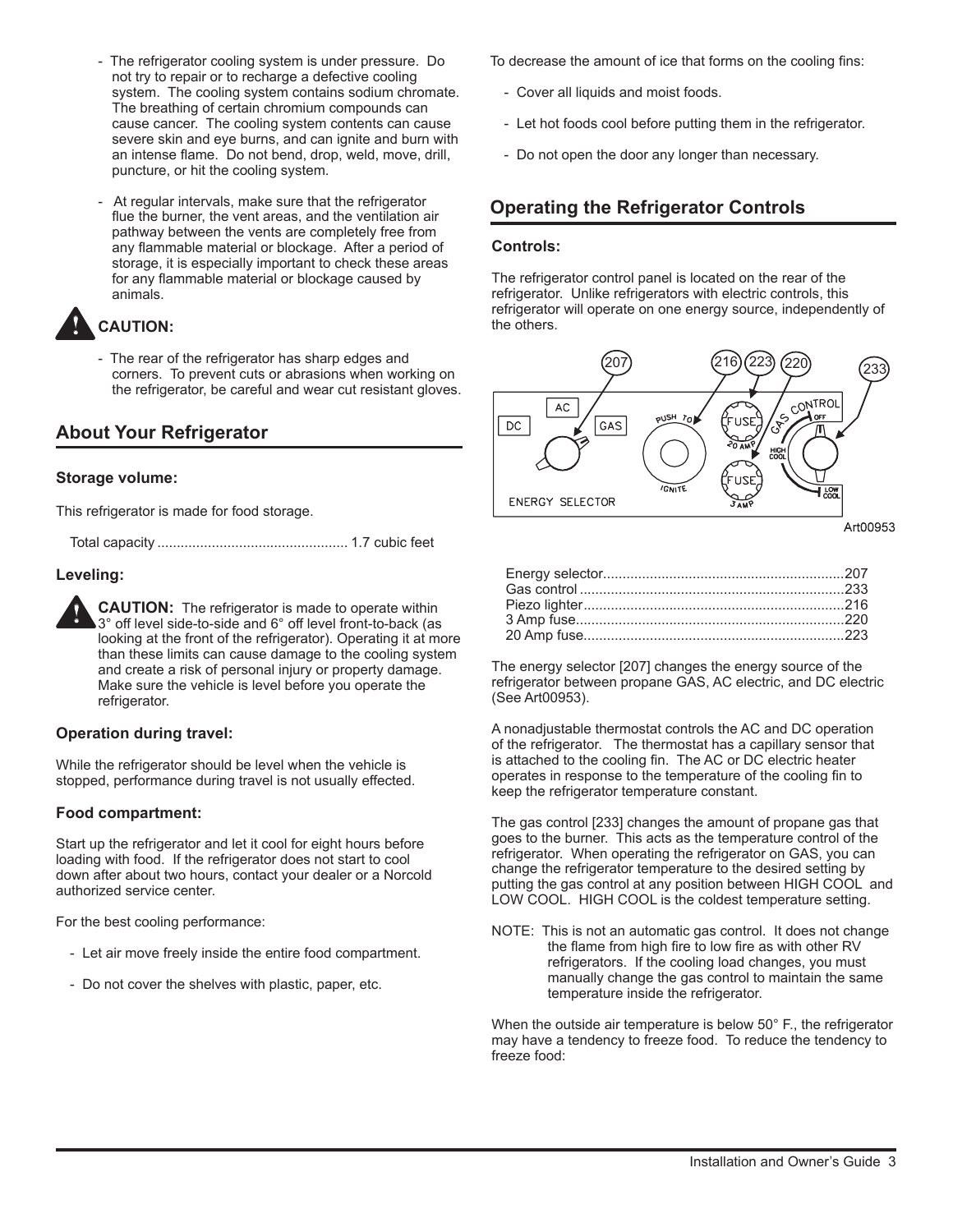- Turn the gas control to LOW COOL position.
- Keep the refrigerator full.
- Put foods that are more likely to freeze on the lower shelf.

The gas control has a gas safety valve built into it. As long as a flame is present, the safety valve is open and allows propane gas to flow to the burner. Any loss of flame (empty gas tank, blow out, etc.) closes the safety valve and stops the flow of propane gas.

The piezo lighter [216] makes a spark which ignites the flame at the burner.

The 3 Amp fuse [220] protects the AC wiring of the refrigerator.

The 20 Amp fuse [223] (model 323) protects the DC wiring of the refrigerator.

#### **Ignition - propane gas operation:**



**WARNING:** Do not us a match for ignition. An ignition flashback can cause burns to the hand or face. If, in an emergency, you must use a match for ignition of the refrigerator, do not hold in the gas control for more than five or ten seconds at a time and use the longest match possible.

- 1. Open the lower intake vent to get access to the rear of the refrigerator.
- 2. Open the valve at the propane gas storage tank.
- 3. Open the viewing window on the burner box .
- 4. Turn the energy selector switch [207] to the GAS position (See Art00953).
- 5. Turn the gas control [233] to the HIGH COOL position.
- 6. Push and hold in the gas control.
	- In rapid succession, push the igniter [216] in several times.
	- Look through the viewing window and make sure that ignition occurred.



**WARNING:** Do not hold the gas control in for more than 30 seconds. If there is no flame in this time, wait at least five minutes before you try ignition again. If you continue to hold the gas control in, gas will collect in the burner area. This could cause a fire or an explosion and result in dangerous personal injury or death.

- Continue to hold the gas control in for about 15 seconds only.
- 7. Turn the gas control to the amount of cooling that you wish.
- 8. Close the viewing window on the burner box.

#### **Do a test of the gas safety valve:**

With an established flame in GAS mode:

- 1. Close the manual gas shutoff valve [218] of the refrigerator (See Art00952].
- 2. After the flame is extinguished, you should hear a sharp "click" sound within three minutes.
- NOTE: The gas safety valve should close with a sharp "click" sound.
- 3. Open the manual gas shutoff valve of the refrigerator.
- 4. Without pushing in the gas control, push the igniter several times rapidly in succession. The burner flame should not ignite. This means that the gas safety valve is working correctly.

#### **Start up - AC operation:**

- Make sure that 120 volts AC is available and the 3 Amp fuse [220] is working correctly.
- Turn the energy selector to the AC position.
- Turn the gas control to the OFF position.

### **Start up - DC operation (model 323 only):**

- Make sure that 12 volts DC is available and the 20 Amp fuse [223] is working correctly.
- Turn the energy selector to the DC position.
- Turn the gas control to the OFF position.

The refrigerator receives its DC power from the 12 volt system of the vehicle; either the vehicle engine battery or an auxilliary (house) battery. The 12 volt system of the vehicle supplies DC power only to the refrigerator but also to any other DC appliances of the vehicle. When operating on DC, the refrigerator has a high current draw and can cause a rapid battery discharge.

#### **DC operation precautions:**

This refrigerator is made to operate on DC power while your vehicle is "in transit" and AC power or propane gas sources are not available. Operate the refrigerator on DC power only when the vehicle engine is running.

For the refrigerator to operate correctly on DC power, the battery must be maintained in a fully charged condition.

For the battery to be fully charged at all times during refrigerator operation on DC, the vehicle engine must be running and the battery charging system must be in good operating condition.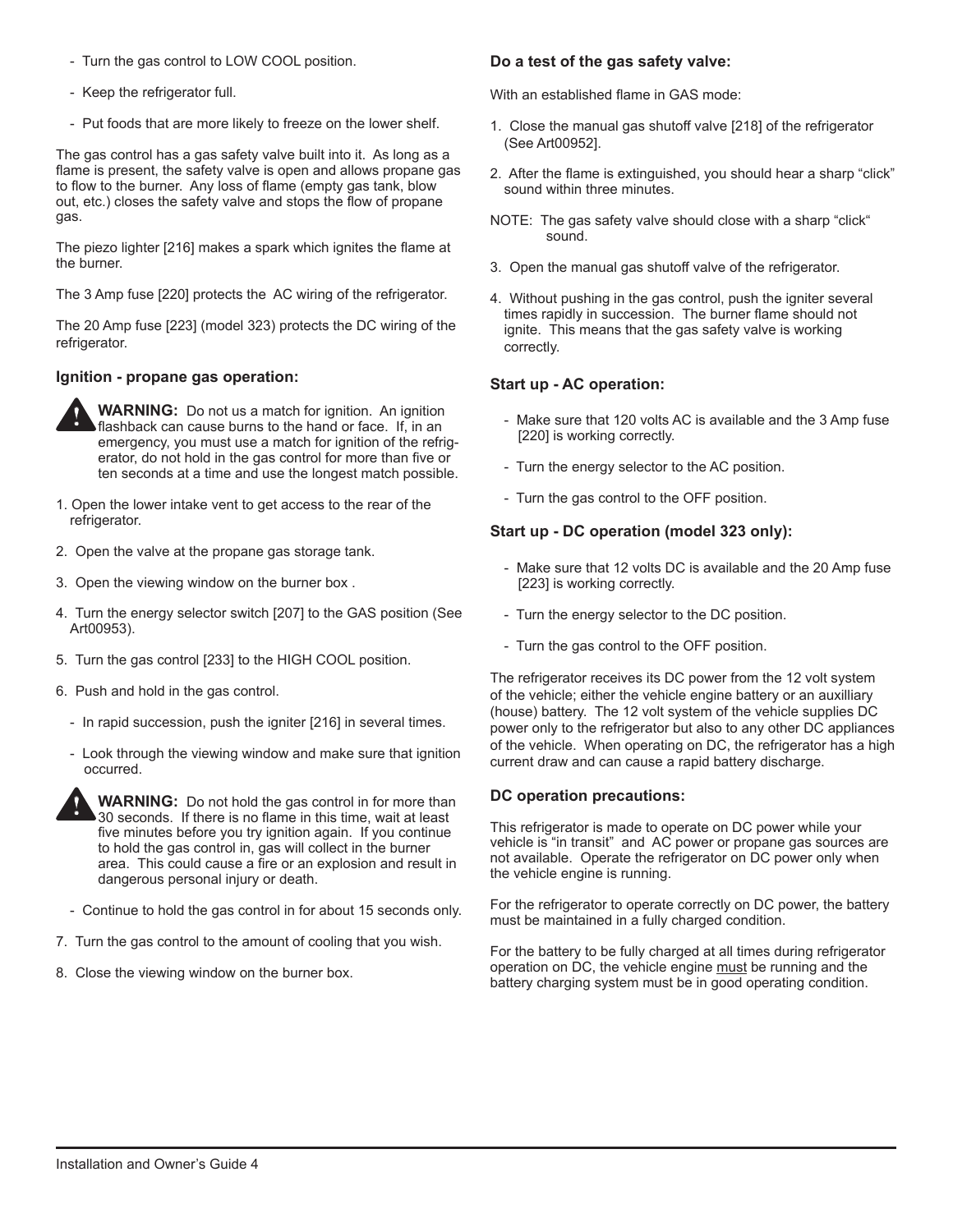Keep in mind the following electrical precautions for DC operation<br>of the refrigerator: of the refrigerator:

- Good battery condition is necessary for correct DC operation.
- The capacity of the battery charging system must be more than what is necessary for the refrigerator and other DC appliances.
- While the vehicle engine is running, have a qualified service technician make sure the voltage of the DC power supply leads at the refrigerator is more than 11.5 VDC.

#### **DC operation guidelines**:

DC operation is intended only to maintain the temperature of the refrigerator and its contents when they are already cool.

The DC operation is not intended for the initial start up and cooling of the refrigerator. Always use either the AC operation or propane gas operation to initially start up and cool the refrigerator. The refrigerator must be cooled and the temperature must be steady before you operate the refrigerator on DC.

Keep in mind the following guidelines for DC operation of the refrigerator:

- Use DC operation of the refrigerator while the vehicle is in transit.
- Do not use DC operation until the refrigerator and its contents are completely cooled.
- Only use DC operation if the vehicle battery and battery charging system are in good operating condition.

#### **Shut down:**

- Turn the gas control to the OFF positon.
- Turn the energy selector to the GAS position.

## **Effects of High Altitude on Propane Gas Operation**

When you operate the refrigerator on propane gas at altitudes higher than 5500 feet above sea level:

- You may experience reduced cooling performance of the refrigerator.
- You may experience burner outages.

To avoid these possible problems, Norcold recommends that you operate the refrigerator on AC when at altitudes higher than 5500 feet above sea level.

Your refrigerator will give you years of trouble free service if you do these simple checks every three to six months:

- Keep the food compartment and the freezer clean. See "Cleaning".
- Defrost the refrigerator as necessary. See "Defrosting".
- Make sure the door seals correctly. See "Door Sealing".
- Be aware of any cooling changes that are not because of weather, loading, or thermostat changes. If changes occur, contact your dealer or service center.
- Make sure the gas supply is propane gas only and is not butane or a butane mixture.
- When in propane gas operation, examine the appearance of the flame. See "Gas Flame Inspection".
- Make sure the air flow in the lower intake vent, through the refrigerator coils and condenser, and out the upper exhaust vent is not blocked or decreased.
- Make sure the area behind the refrigerator is clear. Do not use the area behind the refrigerator for storage of anything, especially gasoline and other flammable vapors and liquids.

## **Defrosting**

The cooling fins of the refrigerator operate at below freezing temperature and will naturally form frost from humidity, which is always present in the air. The humidity inside the refrigerator increases:

- with higher outside temperature and humidity.
- with the storage of non-sealed fresh foods or warm foods.
- with the amount of time that the door(s) are open.
- with any air leakage into the refrigerator.

It is normal for frost to collect inside the refrigerator. Excess frost decreases the cooling performance of the refrigerator. Defrost the refrigerator as necessary:

- Remove all food from the refrigerator.
- Turn the refrigerator OFF.
- NOTE: Defrosting the refrigerator makes excess water inside the refrigerator.
- Put dry towels (etc.) inside the refrigerator to absorb melted frost.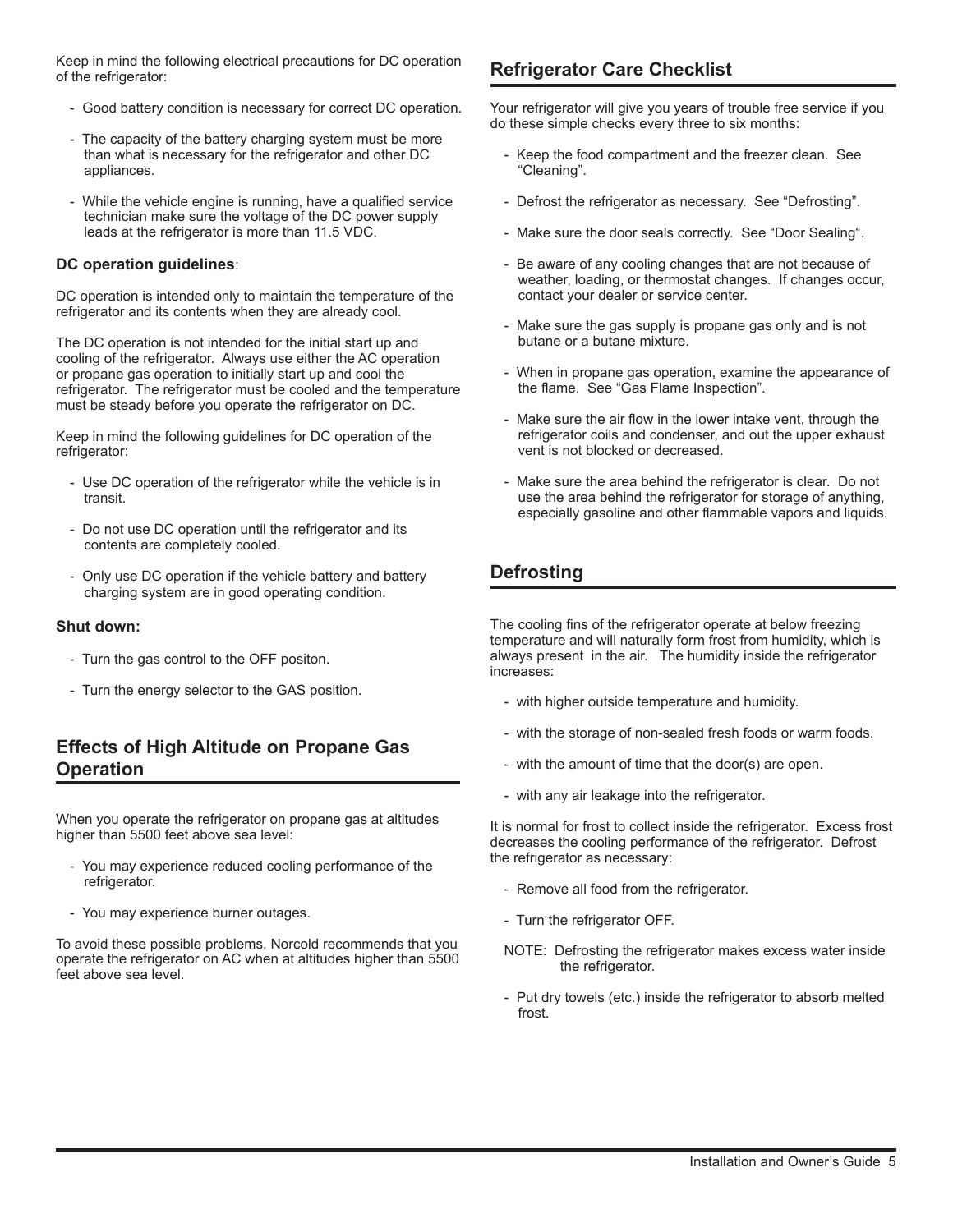

**CAUTION:** High temperatures can cause the inside surfaces of the refrigerator to warp or melt. Do not use pans of HOT water, a hair dryer, or any other high temperature devices to defrost the refrigerator. Do not use any hard or sharp objects to remove frost. Damage to the interior of the refrigerator can occur.

- To increase the speed of defrosting, put pans of WARM water in the refrigerator.
- Remove the wet towels (etc.) and dry the interior.
- Start up the refrigerator.
- Allow the refrigerator to cool down.
- Return all food to the refrigerator.

## **Cleaning**

A good time to clean the refrigerator is just after you defrost it. To avoid food odors, clean the inside of the refrigerator as often as necessary:

- Remove all food from the refrigerator.

#### **NOTE: Do not use abrasive cleaners, chemicals, or scouring pads because they can damage the interior of the refrigerator.**

- Wash the interior with a solution of dish detergent and warm water.
- Rinse with a solution of baking soda and clean water.
- Dry with clean cloth.
- Put all food in the refrigerator.

## **Door Sealing**

If the door does not seal correctly, excess frost will collect inside the refrigerator. Make sure the door seals correctly:

- Close the door on a piece of paper that is about the size of a dollar bill (See Art00980).
- Gently pull the paper.
	- You should feel a slight drag between the door gasket and the cabinet.
- Do this on all four sides of the door.
- If you do not feel drag on the paper, the door gasket is not sealing correctly.
- Contact your dealer or Norcold authorized service center.

## **Refrigerator Maintenance Checklist**

Read and understand the following maintenance sections of this manual.

**NOTE: Norcold is not responsible for installation, adjustment, alteration, service, or maintenance performed by anyone other than a qualified RV dealer or a Norcold authorized service center.**

Have a qualified RV dealer or a Norcold authorized service center do these annual safety and maintenance checks:

- Examine the gas supply lines for leaks.
	- Replace or repair if necessary.
- Make sure the propane gas pressure is 11 inches of water column.
	- Adjust if necessary.
- Make sure the combustion seal is complete and intact.
	- Replace or repair it if necessary.
- Make sure the burner and the burner orifice are clean.
	- Clean if necessary.
- Make sure the electrode spark gap [167] is 1/8 3/16 inch (See Art00955).
	- Adjust if necessary.
- Make sure the AC voltage is 108 132 volts and the DC voltage is 10.5 - 15.4 volts.
	- Adjust if needed.
- Make sure the thermocouple tip is clean and secure.
- Make sure the area at the rear of the refrigerator is free from any combustible materials, especially gasoline and other flammable vapors and liquids.

## **Refrigerator Storage**

Before the refrigerator is stored for an extended (seasonal) period of time:

- Defrost and clean the interior of the refrigerator.
- Close the doors with the storage latch.

If the refrigerator is stored for an extended period of time, before start up:

- Make sure there are no obstructions in the vents, the ventilation air pathway, the burner, the orifice, or the flue area.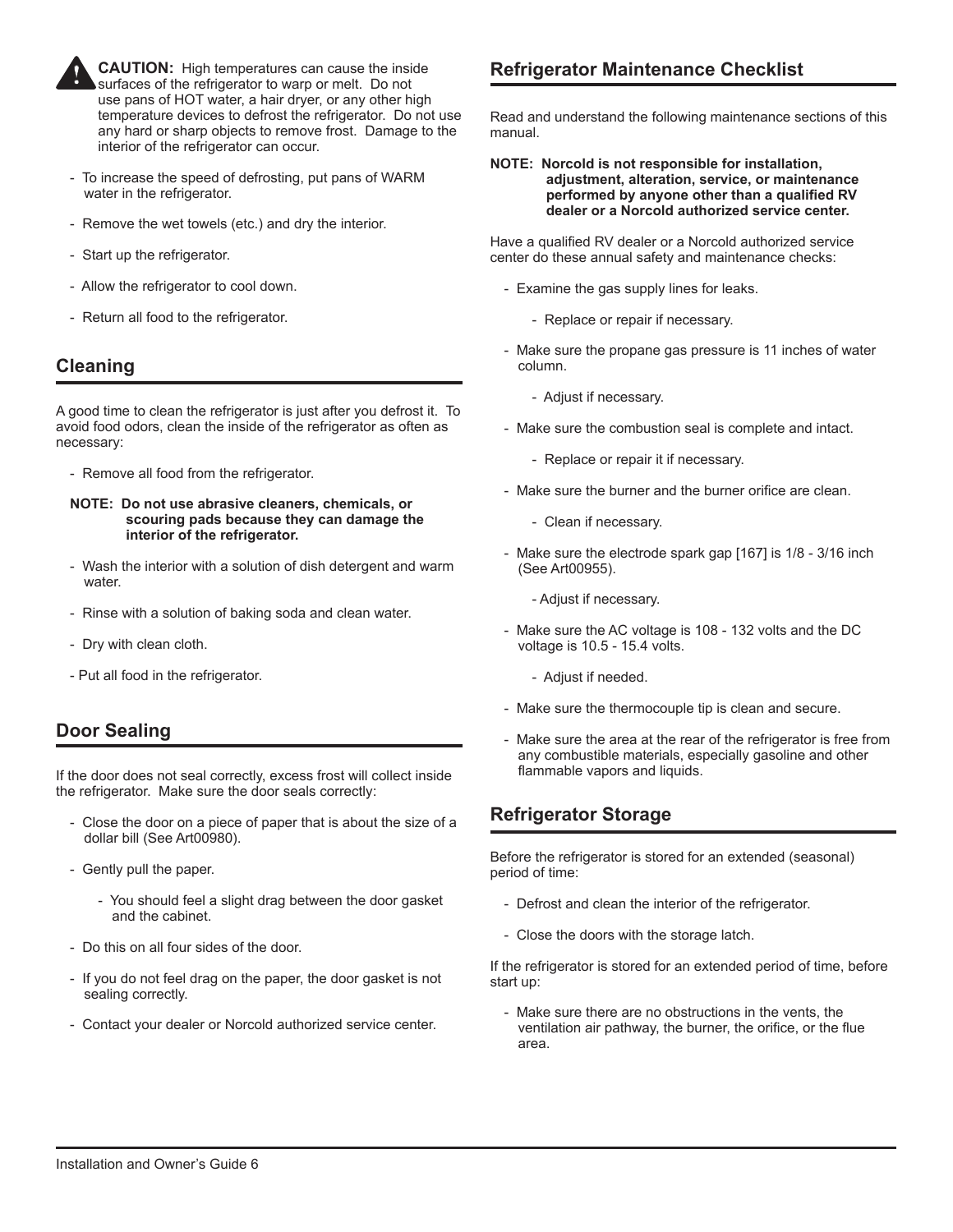## **Refrigerator Maintenance**

#### **Gas flame appearance:**

While in GAS operation, examine the gas flame:

- Open the lower intake vent.
- Turn the gas control to the HIGH COOL position.



**CAUTION:** The burner box cover can be hot. Wear gloves to avoid burns.

- Remove the burner box cover by removing one screw.
- Using a small mirror, look at the gas flame [175] (See Art00955).
	- The flame should be:
		- a darker blue color on the inside of the flame and a lighter blue color on the outside of the flame.
		- a constant shape without flickering.
	- Contact your dealer or Norcold authorized service center if the flame is:
		- yellow
		- flickering or changing shape.
	- Make sure the flame does not touch the inside of the flue tube [76].
	- If the flame touches the inside of the flue tube, contact your dealer or Norcold authorized service center.
- Put the burner box cover back in the original location.

#### **Remove and clean the burner orifice:**

NOTE: Your dealer or a Norcold authorized service center must do this procedure.

To remove and clean the burner orifice (See Art00956):

- Close the valve at the propane gas tank(s).
- Open the lower intake vent.
- Close the manual shut off valve of the refrigerator.
- Turn the gas control to the OFF positon.



**CAUTION:** The burner box cover can be hot. Wear gloves to avoid burns.

- Remove the burner box cover by removing one screw.



**WARNING:** To avoid possible propane gas leaks, always use two wrenches to loosen and tighten the gas supply line at the refrigerator's manual shut off valve.

- Remove the flare nut from the orifice assembly [77] (See Art00956).
- Remove the orifice assembly from the burner [78]



- **WARNING:** When cleaning, do not try to remove the orifice [79] from the orifice adapter [80]. Removal will damage the orifice and seal of the orifice and can cause a propane gas leak. Leaking propane gas can ignite or explode and result in dangerous personal injury or death. Do not clean the orifice with a pin or other objects. **!**
- Clean the orifice assembly with air pressure and alcohol only.
- Using a wrench, assemble the orifice assembly to the burner.
	- Assemble the flare nut to the orifice assembly.
	- Tighten the flare nut by hand.
	- Hold the orifice assembly securely and, using a wrench, tighten the flare nut 1/4 revolution only.
- Examine the propane gas supply sytem for leaks.

## **Remove the Refrigerator**

NOTE: A dealer or Norcold authorized service center must do this procedure.



**CAUTION:** The rear of the refrigerator has sharp edges and corners. To prevent cuts or abrasions when working on the refrigerator, be careful and wear cut resistant gloves.

1. Close the valve at the propane gas tank(s).



**WARNING:** To avoid possible gas leaks, always use two wrenches to tighten or loosen the gas supply line connections of the refrigerator.

- 2. Open the lower intake vent and remove the gas supply line from the bulkhead fitting of the refrigerator.
- 3. Remove the AC power cord from the receptacle.
	- On model 323 only, remove the DC fuse or remove the DC wiring from the battery or the converter of the vehicle.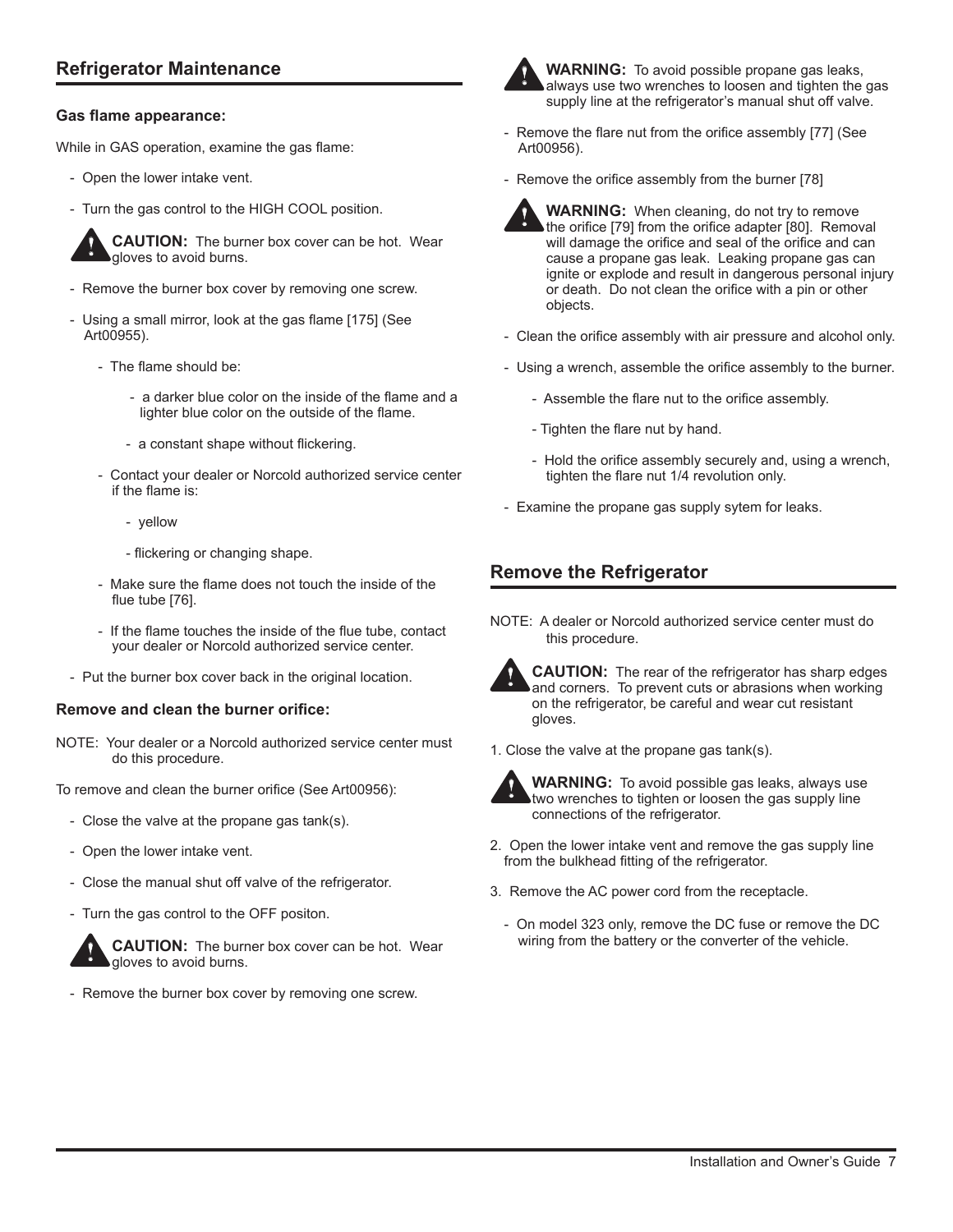- Mark the DC wires so you can put them back in the correct location.
- Remove the DC wiring from the refrigerator.
- 4. Remove the screws which fasten the rear of the refrigerator to the floor.
- 5. Remove the screws which fasten the refrigerator to the wall.

## **Reinstall the Refrigerator**

**!**

**!**

**!**

**WARNING:** Make sure the seal strips [28] (See Art00951) are not broken, are completely around the refrigerator mounting flanges, and are between the refrigerator mounting flanges and the wall of the enclosure. If the seal is not complete, exhaust fumes can be present in the living area of the vehicle. The breathing of exhaust fumes can cause dizziness, nausea, or in extreme cases, death. **!**

- 1. Push the refrigerator completely into the enclosure.
- 2. Put the screws though the mounting flanges and into the wall.
- 3. Put the plastic plugs into the mounting flanges of the refrigerator.

**CAUTION:** The rear of the refrigerator has sharp edges and corners. To prevent cuts or abrasions when working on the refrigerator, be careful and wear cut resistant gloves.

4. Open the lower intake vent and put the screws through refrigerator and into the floor.

> **WARNING:** To avoid possible gas leaks, always use two wrenches to tighten or loosen the propane gas supply line connections of the refrigerator.

- 5. Attach the propane gas supply line to the bulkhead fitting of the refrigerator.
- 6. Open the valve at the propane gas tank(s).

**WARNING:** Do not allow the leak detecting solution to touch the electrical components. Many liquids are electrically conductive and can cause a shock hazard, electrical shorts, and in some cases, fire.

- 7. Examine the gas supply line for leaks.
- 8. Connect the DC wiring to the refrigerator:
	- Install the DC fuse or connect the DC wiring to the battery or the converter.
- Connect the DC wires from the refrigerator.
- 9. Connect the AC power cord to the receptacle.

## **Refrigeration Failure**

If the refrigerator does not cool, it does not mean that the cooling system is defective. Other items which effect the refrigerator operation may be the cause of the problem.

If you notice a loss of cooling, do a check for a failure of either the electric or propane gas controls as follows:

- Change the energy source of the refrigerator.
	- If the refrigerator is operating on propane gas, change it to electric operation.
	- If the refrigerator is operating on electric, change it to propane gas operation.
- Operate the refrigerator for several hours.
	- Make sure the refrigerator is level within 3° side-to-side and 6° front-to-back.
	- Make sure the controls are in the correct position for the energy source in use.
	- Make sure the gas pressure is 11 inches Water Column (10.5 in. W.C. min. - 11.5 in W.C. max.) and the voltage is 120 volts AC (108 v. min. - 132 v. max.) (on model 323 only 12 volts DC, 11.5 volts min. - 15.4 volts max.)
	- Make sure the air flow in the lower intake vent, through the refrigerator cooling system, and out through the upper exhaust vent is not blocked or decreased.
- If no cooling is occurs after about eight hours, contact your dealer or a Norcold authorized service center.

## **Wiring Pictorial**

The parts of the wiring pictorial are (See Art00958):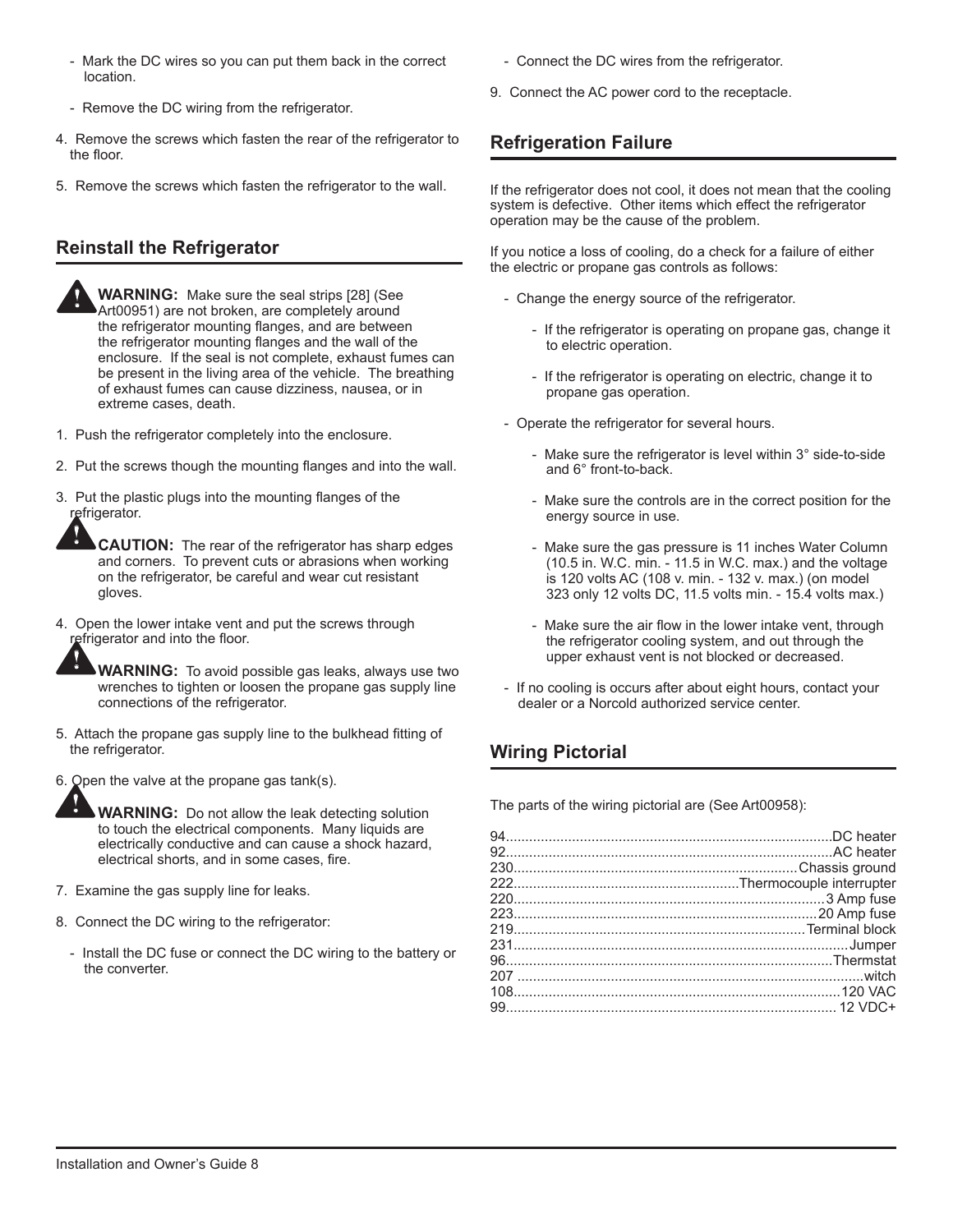The parts of the wiring diagram are (See Art00957):

## **Replacement Parts**

You may purchase replacement parts through your local RV dealer or Norcold authorized Service Center.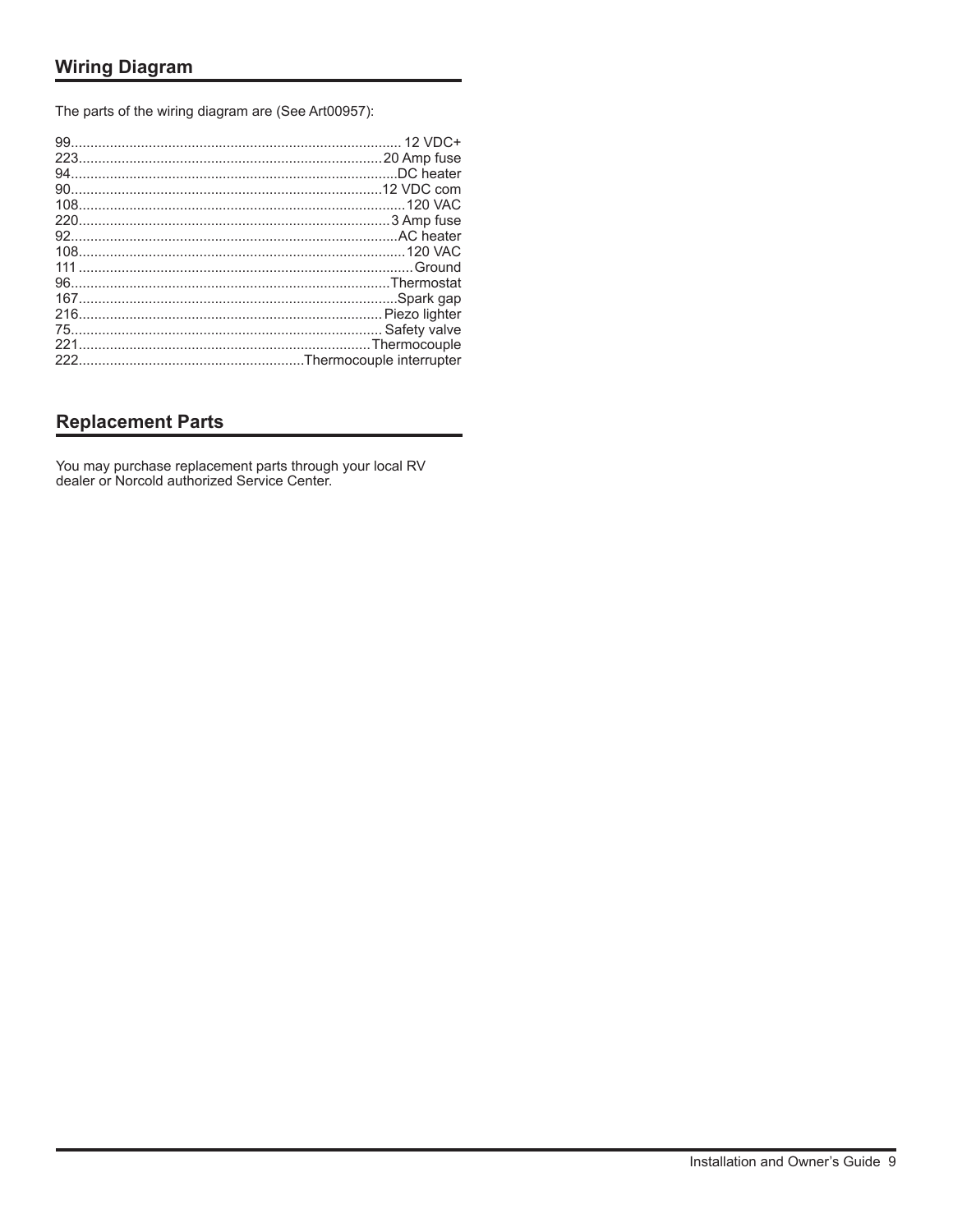## **Safety Awareness**

Read this manual carefully and understand the contents before you install the refrigerator.

Be aware of possible safety hazards when you see the safety alert symbol on the refrigerator and in this manual. A signal word follows the safety alert symbol and identifies the danger of the hazard. Carefully read the descriptions of these signal words to fully know their meanings. They are for your safety.



**!**

**WARNING:** This signal word identifies a hazard, which if ignored, can cause dangerous personal injury, death, or much property damage.

**CAUTION:** This signal word identifies a hazard, which if ignored, can cause small personal injury or much property damage.

## **Safety Instructions**



- This refrigerator is not approved for use as a free standing refrigerator. It is equipped for the use of propane gas only and can not be changed to use any other fuels (natural gas, butane, etc.).
- Incorrect installation, adjustment, changes to, or maintenance of this refrigerator can cause personal injury, property damage, or both.
- Obey the instructions in this manual to install the intake and exhaust vents.
- Do not install the refrigerator directly on carpet. Put the refrigerator on a metal or wood panel that extends the full width and depth of the refrigerator enclosure.
- Do not allow anything to touch the refrigerator cooling system.
- Propane gas can ignite and cause an explosion that can result in property damage, personal injury, or death. Do not smoke or create sparks. Do not use an open flame to examine the propane gas supply line for leaks. Always use two wrenches to tighten or loosen the propane gas supply line connections.
- Make sure the electrical installation obeys all applicable codes. See the "Certification and Code Requirements" section of this manual.
- Do not bypass or change the refrigerator's electrical components or features.
- Do not spray liquids near electrical outlets, connections, or the refrigerator components. Many liquids are electrically conductive and can cause a shock hazard, electrical shorts and in some cases, fire.
- **Installation Manual Installation Manual The refrigerator cooling system is under pressure.** Do not try to repair or to recharge a defective cooling system.
	- The cooling system contains sodium chromate. The breathing of certain chromium compounds can cause cancer. The cooling system contents can cause severe skin and eye burns, and can ignite and burn with an intense flame. Do not bend, drop, weld, move, drill, puncture, or hit the cooling system.



The rear of the refrigerator has sharp edges and corners. To prevent cuts or abrasions when working on the refrigerator, be careful and wear cut resistant gloves.

## **Certification and Code Requirements**





Art01290

This refrigerator is certified by CSA International as meeting the latest edition of ANSI Z21.19 / CSA 1.4 standards for installation in mobile homes or recreational vehicles.

The refrigerator must be installed in accordance with this "Installation Manual" in order for the Norcold limited warranty to be in effect. In addition, the installation must conform to the following, as applicable:

In the United States and Canada:

- Local codes, or in the absence of local codes, the National Fuel Gas Code, ANSI Z223.1/NFPA 54, the Natural Gas and Propane installation Code, CSA B149.1, ANSI A119.2 Recreational Vehicles Code, and CSA Z240 RV Series, Recreational Vehicles.
- A manufactured home (mobile home) installation must conform with the Manufactured Home Construction and Safety Standard, Title 24 CFR, Part 3280 [formerly the Federal Standard for Mobile Home Construction and Safety, Title 24 (part 280), and the current CSA Z240.4, Gasequipped Recreational Vehicles and Mobile Housing.
- If an external power source is utilized, the appliance, when installed, must be electrically grounded in accordance with local codes or, in the absence of local codes, the National Electrical code, and ANSI/NFPA 70, or the Canadian Electrical Code, CSA C22.2. Parts 1 and 2.

All propane gas supply piping and fittings must obey local, state, and national codes about type and size. These components must also obey the current NFPA 501C section 2-4, and in Canada with the current CAN 1-6.10 Standard.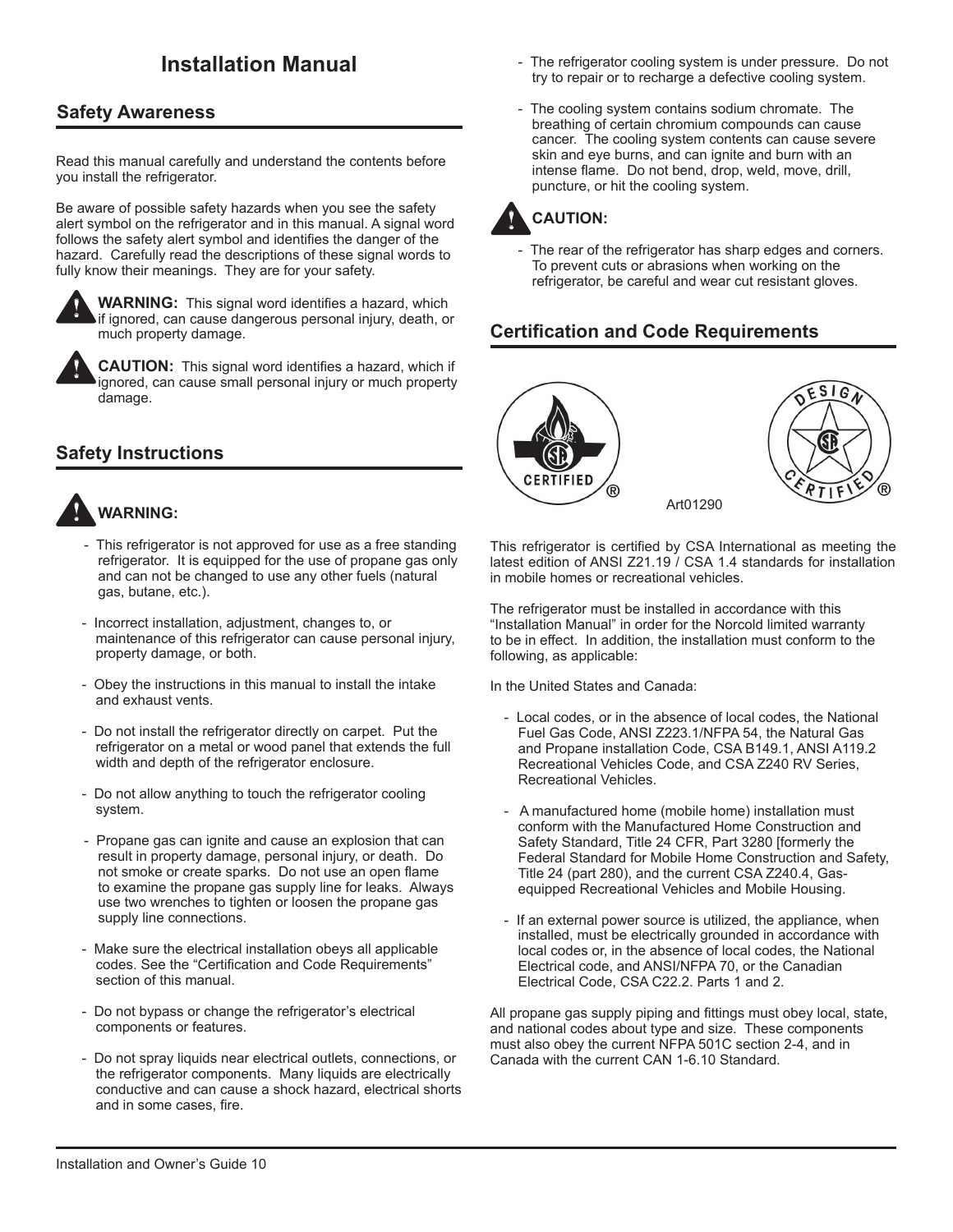## **Ventilation Requirements**



**WARNING:** The completed installation must:

- Make sure there is sufficient intake of fresh air for combustion.
- Make sure the living space is completely isolated from the combustion system of the refrigerator.
- Make sure there is complete and unrestricted ventilation of the flue exhaust which, in gas mode, can produce carbon monoxide. The breathing of carbon monoxide fumes can cause dizziness, nausea, or in extreme cases, death.
- Make sure the refrigerator is completely isolated from its heat generating components by the correct use of baffles and panel construction.

Certified installation needs one lower intake vent and one upper exhaust vent. Install the vents through the side wall of the vehicle exactly as instructed in this manual. Any other installation method voids both the certification and the factory warranty of the refrigerator.

The opening for the lower intake vent, which is also the service access door, must be even with or immediately below the floor level. This allows any leaking propane gas to escape to the outside and not to collect at floor level.

CSA International certification allows the refrigerator to have zero (0) inch minimum clearance at the sides, rear, top, and bottom. While there are no maximum clearances specified for certification, the following maximum clearances are necessary for correct refrigerator performance:

| <b>Bottom</b> | 0 inch min.   | 0 inch max.     |
|---------------|---------------|-----------------|
| Each Side     | 0 inch min    | $1/2$ inch max. |
| Top           | $0$ inch min. | $1/4$ inch max. |
| Rear          | 0 inch min.   | 1 inch max.     |

These clearances plus the lower and upper vents cause the natural air draft that is necessary for good refrigeration. Cooler air goes in through the lower intake vent, goes around the refrigerator coils where it removes the excess heat from the refrigerator components, and goes out through the upper exhaust vent. If this air flow is blocked or decreased, the refrigerator will not cool correctly.

Each NORCOLD model is certified by CSA International for correct ventilation. Install only the certified vents that are listed in this manual.

## **Assemble the Enclosure**

- 1. Make sure the enclosure is 20.63 20.76 inches high x 17.50 - 17.63 inches wide x 21.25 inches deep.
- 2. Make sure the floor is solid and level.
	- The floor must be metal or a wood panel and extend the full width and depth of the enclosure.
	- The floor must be able to support the weight of the refrigerator and its contents.
- 3. Make sure there are no adjacent heat sources such as a furnace vent, a hot water heater vent, etc.
- 4. If there is more than 1/2 inch between either side of the refrigerator and the inside of the enclosure:
	- Fill the space with fiberglass (batt-type) insulation or add a baffle to eliminate the clearance.
		- The rear of the batt-type insulation must be between 14 -15 inches from the face of the enclosure.
		- Securely attach the batt-type insulation to the enclosure, so that it remains in this position during refrigerator installation, if it becomes wet, and in windy conditions.

## **Install the Lower and Upper Vents**

1. Determine the rough opening (R.O.) size for each vent.

| <b>Certified Vent</b>                  | Part No. | R.O. Height R.O. Width |              |
|----------------------------------------|----------|------------------------|--------------|
| Upper Side<br><b>Exhaust Vent</b>      | 617485   | 7 1/4 in.              | 18 in.       |
| Lower Side<br>Intake Vent              | 617484   | $9.3/4$ in.            | 19 3/8 in.   |
| <b>Universal Upper</b><br>& Lower Vent | 620505   | 6 3/16 in.             | 17 13/16 in. |

- 2. Install the lower intake vent (See Art00947 and Art00948):
- NOTE: The lower intake vent is also the service access opening for the components on the rear of the refrigerator.



**WARNING:** Make sure the bottom of the opening for the lower intake vent is even with or immediately below the floor level. This allows any leaking propane gas to escape to the outside and not to collect at floor level.

- Make sure the bottom of the openeing of the lower intake vent [9] is even with or immediately below the floor level [234].
- Align the lower intake vent vertically below the coils of the refrigerator.
- 3. Install the upper exhaust vent (See Art00947 and Art00948):
- NOTE: For the best cooling performance, the distance from the floor level to the top of the rough opening [25] of the upper exhaust vent should be 30 1/2 inches.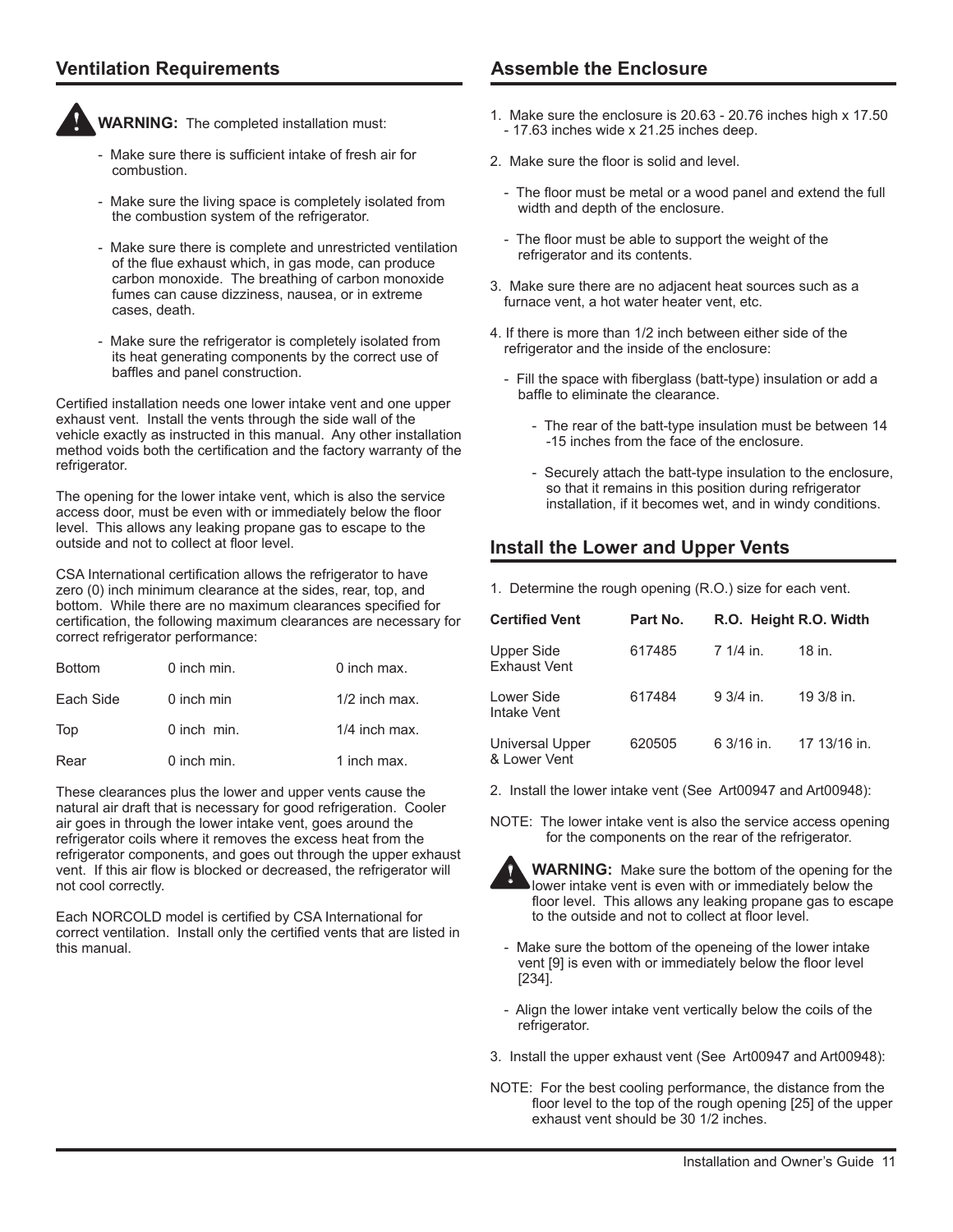- Make sure the distance from the floor level to the top of the rough opening for the upper exhaust vent is at least 20 5/8 inches or poor cooling performance and damage to the cooling system can occur.
- Make sure the distance from the floor level to the top of the rough opening for the upper exhaust vent is at least 20 5/8 inches or poor cooling performance and damage to the cooling system can occur.
	- Align the upper exhaust vent [24] horizontally above the lower intake vent of the refrigerator.
- Install a baffle [13] to prevent stagnant hot air in the area above the refrigerator.
	- Make sure the baffle is the full width of the inside of the enclosure.
- If the distance from the back of the refrigerator to the wall of the vehicle is more than one inch, install a baffle [171] between the back of the refrigerator to the wall of the vehicle.

## **Reverse the Door Swing (optional)**

This refrigerator has a door hinge that allows you to change the direction that the door opens. You can change the door swing at any time, but the best time is before you install the refrigerator. To change door swing:

- 1. Remove the door (See Art00949):
	- Turn out and save the upper hinge pin [63].
	- Open the door [39] a small amount and pull the top of the door away from the upper hinge of the refrigerator.
	- Lift the door off of the lower hinge pin [64].
	- Turn out, remove, and save the lower hinge pin.
- 2. Change the position of the hinges (See Art00950):
	- Carefully pull the breaker [232] off the front of the refrigerator.
	- Remove the screws [41] from the hinge [235] and the hinge spacer [236].
	- Invert the hinge and the hinge spacer and put them on the other side of the refrigerator
	- Attach the hinge and the hinge spacer with the screws.
	- Turn the lower hinge pin down into the hinge.
- 3. Install the door:
	- Put the door down onto the lower hinge pin.
	- Close the door.
- Align the holes in the hinge and the door and hold in this position.
- Invert the breaker and push it ontothe front of the refrigerator.
- Turn the upper hinge pin down into the hinge and into the door.
- 4. Examine the door:
	- Make sure the door aligns correctly.
	- Make sure the travel latch engages correctly.

## **Install the Refrigerator**

**WARNING:** Make sure the seal strips [28] are not broken, are completely around the refrigerator mounting flanges, and are between the refrigerator mounting flanges and the wall of the enclosure (See Art00951). If the seal is not complete, exhaust fumes can be present in the living area of the vehicle. The breathing of exhaust fumes can cause dizziness, nausea, or in extreme cases, death. **!**

- 1. Put screws through the refrigerator mounting flanges and into the wall of the enclosure.
- 2. Put a cap on each of the screw holes in the refrigerator mounting flanges.
- 3. Put screws through the braces [121] at the lower rear corners of the refrigerator and into the floor (See Art00952).

## **Connect the Electrical Components**

| <b>AC Operation</b> | 120 volts AC voltage<br>(108 volts min. - 132 volts max.) |
|---------------------|-----------------------------------------------------------|
| DC Operation        | 12 volts DC voltage                                       |
| (model 323 only)    | (11.5 volts min. - 15.4 volts max.)                       |

This refrigerator operates on both AC and DC electrical sources. Operation out of these limits may damage the refrigerator's electrical circuit parts and will void the warranty.



**WARNING:** The rear of the refrigerator cooling system has hot surfaces and sharp surfaces that can damage electrical wiring. Make sure that there is a good clearance between all electrical wiring and the cooling system of the refrigerator. Position any electrical wiring within the refrigerator enclosure opposite the burner side of the refrigerator. Do not put any electrical wiring through the roof exhaust vent. Failure to correctly position electrical wiring can result in electrical shock or fire.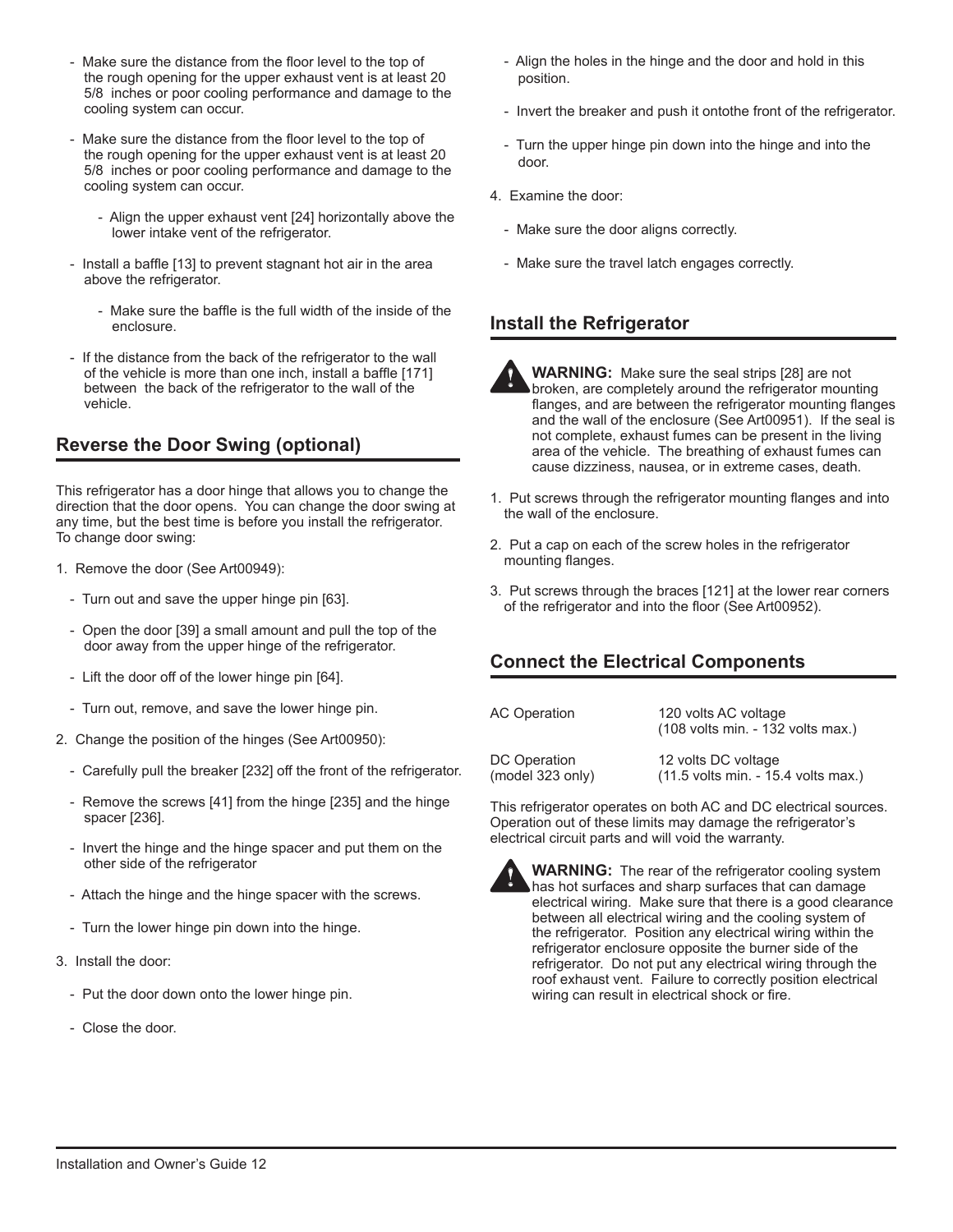#### **Connect the 120 volts AC supply:**



Put the AC power cord into a grounded three-prong receptacle:

- Make sure the receptacle is within easy reach of the lower intake vent.
- Make sure the power cord does not touch the burner cover, the flue pipe, or any hot component that could damage the insulation of the power cord.

#### **Connect the 12 volts DC supply (model 323 only):**

1. Determine the min. wire size and the max. fuse size to use:



**WARNING:** If you use an incorrect wire size and/or fuse size, electrical fires can result.

- Measure the distance from the vehicle battery to the refrigerator:
	- If the distance is 0 20 feet, use a minimum of 12 AWG wire and a maximum 20 amp fuse.
	- If the distance is more than 20 feet, use a minimum of 10 AWG wire and a maximum 30 amp fuse.
- If the wire size is larger than the min. size , use the correct fuse per RVIA A119.2 standard or local codes.
- Connect the DC negative wire from the battery to the black DC wire on the terminal block of the refrigerator.
- Connect the DC positive wire from the battery to the red DC wire on the termnal block of the refrigerator.
- Install a 20 Amp in-line fuse on the DC positive wire and as near the battery as possible, between the battery and the terminal block of the refrigerator.
- NOTE: This in-line fuse is necessary for added safety, even though the refrigerator has a DC fuse in the control assembly.

## **Connect the Propane Gas Components**

This refrigerator operates on propane gas at a pressure of 11 inches Water Column Propane.

#### **Connect the propane gas supply system:**



**WARNING:** Be very careful when working on or near the propane gas system.

- Do not smoke, or use an open flame near the propane gas system.

- Do not use an open flame to examine for leaks.
- Do not connect the refrigerator to the propane gas tank without a pressure regulator between them.
- To avoid possible propane gas leaks, always use two wrenches to tighten or loosen the gas supply line connections.
- Leaking propane gas can ignite or explode and result in dangerous personal injury or death.

Connect the gas supply line to the refrigerator:

- Make sure all tubing and fittings obey all local, state, and national codes about size and type.
- Make sure that all flexible metal connectors obey the current CAN 1-6.10 Standard.
- Make sure that the materials used for the gas supply line obey both the current ANSI A 119.2 (NFPA 1192) and CSA Z240 Standards on Recreational Vehicles. Norcold recommends the use of 3/8 inch copper tubing as the gas supply line and requires a 3/8 inch SAE (UNF 5/8-18) male flare fitting as the connection to the refrigerator.
- Put the propane gas supply line up through the floor of the enclosure.
- Make sure the hole through the floor is large enough to allow clearance for the gas supply line.
- Put a weather resistant seal (grommets, sealant, etc.) around the gas supply line where it goes through the floor to prevent vibration and abrasion.
- To prevent vibration and abrasion, make sure that the gas supply line is not against anything in the enclosure.
- Attach the gas supply line to the bulkhead fitting of the refrigerator.

#### **Examine the propane gas supply system for leaks:**



**WARNING:** Do not allow the leak detecting solution to touch the electrical components. Many liquids are electrically conductive and can cause a shock hazard, electrical shorts and in some cases, fire.

Use a leak detecting solution to examine the gas supply line and all propane gas connections for leaks.

If you use compressed air for the test:

- The pressure at the gas control of the refrigerator must not be more than 1/2 psig (14 inches Water Column).
- If the air pressure is more than 1/2 psig (14 inches Water Column), remove the gas supply line from the bulkhead fitting of the refrigerator before the test.
- If the air pressure is equal to or less than 1/2 psig (14 inches Water Column), turn the gas control to OFF before the test.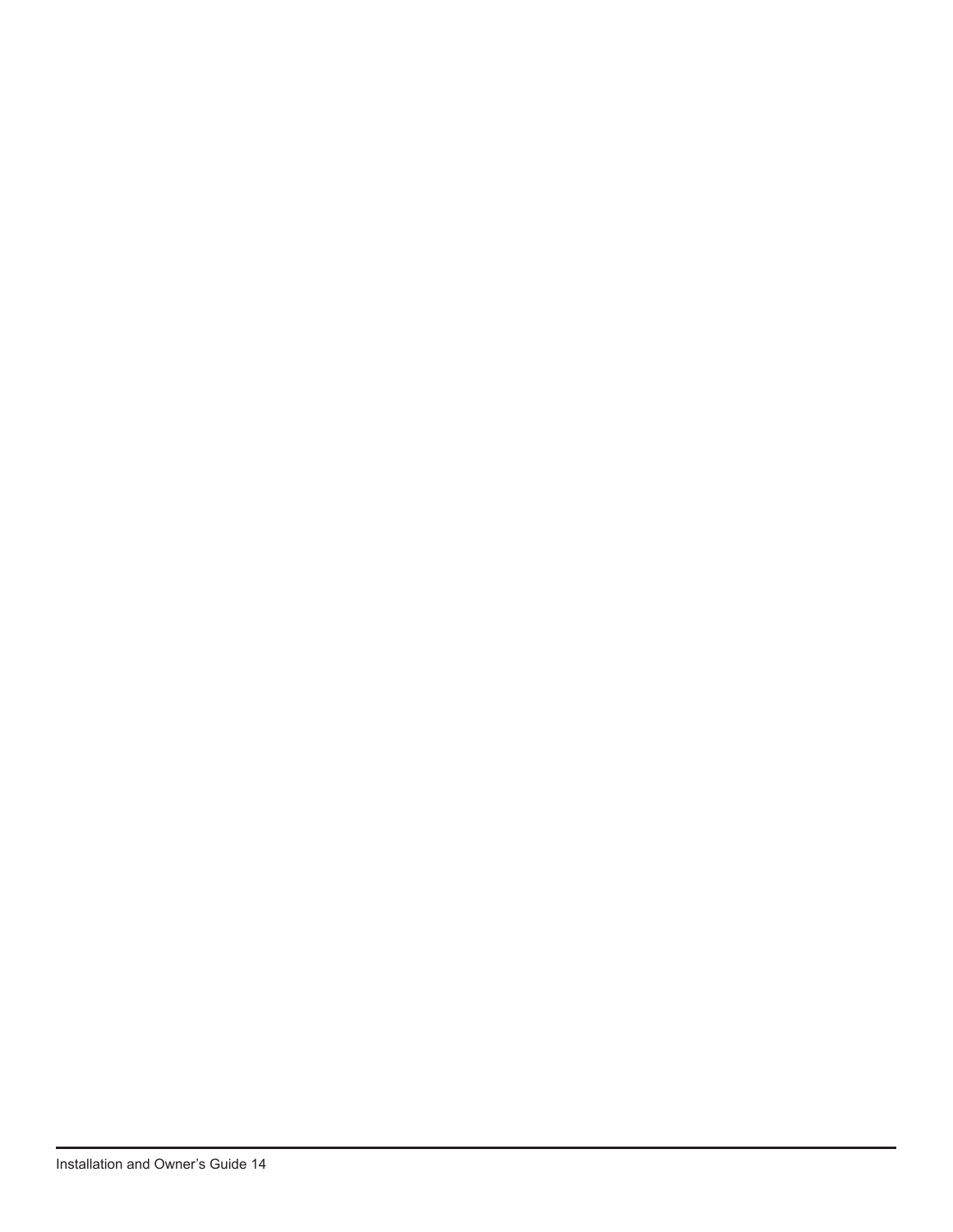

# **Manuel de l'utilisateur et manuel d'installation**

**Réfrigérateurs modèles 322X – 1,7 pi<sup>3</sup> , à double alimentation Réfrigérateurs modèles 323X – 1,7 pi<sup>3</sup> , à triple alimentation**

**Les numéros de modèle des réfrigérateurs à triple alimentation contiennent « .3 », mais pas ceux des réfrigérateurs à double alimentation.**

**La lettre « X », dans les numéros de modèle ci-dessus, représente une lettre ou un chiffre correspondant à une option de réfrigérateur.**

**MISE EN GARDE :** Une faute d'installation, de réglage, de modification, de réparation  $\frac{1}{2}$ **ou d'entretien peut causer des préjudices corporels ou matériels. Se reporter à ce manuel. Pour obtenir de l'assistance ou des informations supplémentaires, s'adresser à un installateur qualifié, au service après-vente ou à la compagnie de gaz.**

## **SÉCURITÉ PERSONNELLE**

**Ne pas conserver ni utiliser d'essence ou d'autres liquides inflammables, ou dont les vapeurs peuvent s'enflammer, à proximité de cet appareil ou de tout autre appareil électroménager.**

## **SÉCURITÉ PERSONNELLE**

**Si cela sent le gaz :**

- **1. Ouvrir les fenêtres**
- **2. Ne pas toucher à des boutons électriques.**
- **3. Éteindre toute flamme nue.**
- **4. Appeler tout de suite la compagnie de gaz.**

**MISE EN GARDE :** NE PAS installer ce réfrigérateur sous le pont dans un bateau. Ne pas installer ce réfrigérateur dans une cabine fixe ou autre zone habitable intérieure. Pour fonctionner correctement et sans danger, ce réfrigérateur doit utiliser uniquement un système à prise d'air extérieur et à ventilation aspirante conçu et agréé par NORCOLD. Toute autre méthode de ventilation pourrait libérer des gaz d'échappement à combustion mortels et (ou) des fumées de gaz propane dans la zone habitable et (ou) sous le pont.

# **Français**

Norcold – Service à la clientèle Téléphone : 800-543-1219 Télécopieur : 937-497-3183 Site Internet : www.norcold.com

NORCOLD, Inc. P.O. Box 4248 Sidney, OH 45365-4248

**!**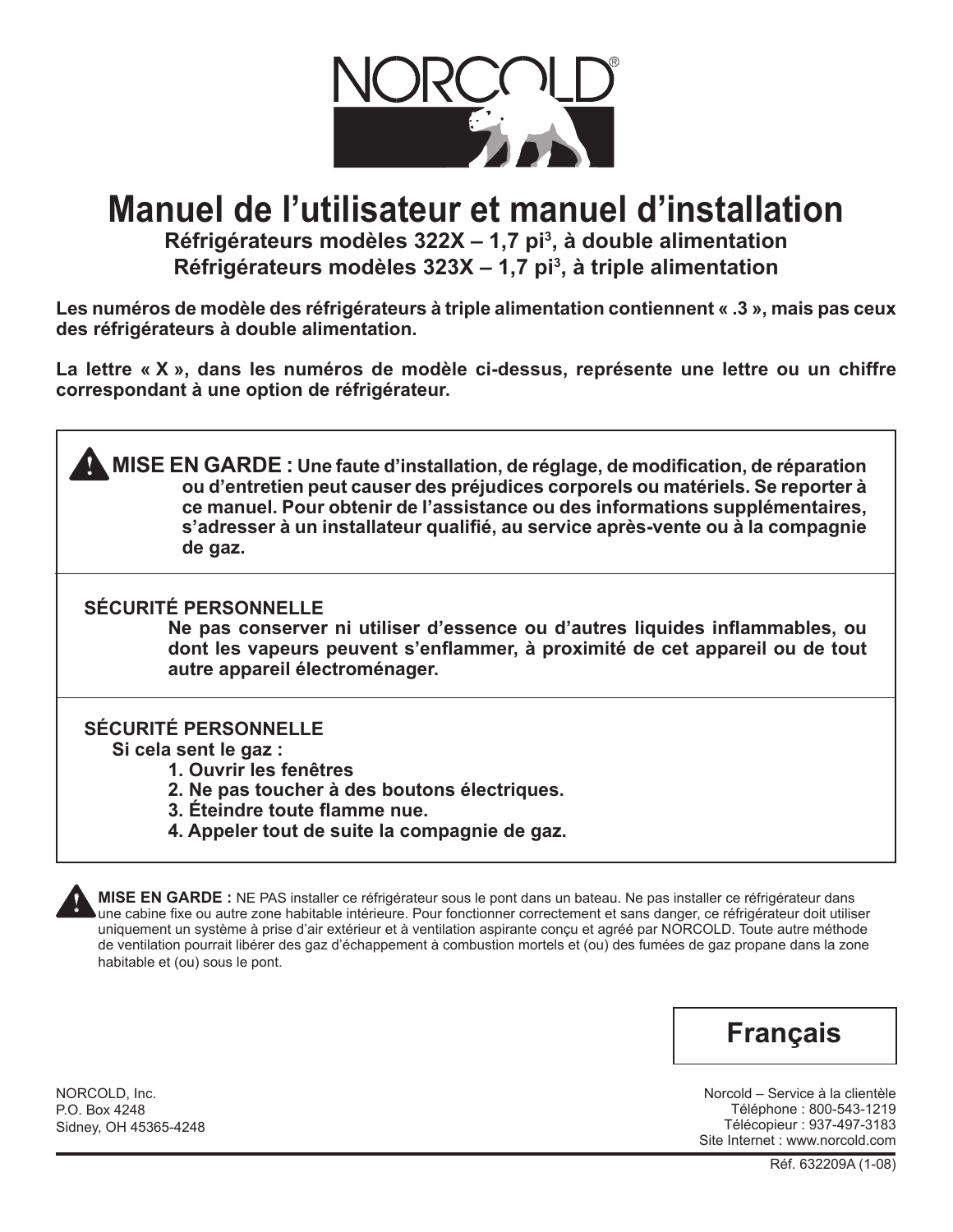## **Table des matières**

**Manuel de l'utilisateur**

Pour s'informer des conditions de garantie, se reporter à la page de l'énoncé de garantie qui se trouve dans la documentation relative au produit.

| Utilisation pendant le déplacement du véhicule  3    |  |
|------------------------------------------------------|--|
| Compartiment de conservation des denrées fraîches3   |  |
|                                                      |  |
|                                                      |  |
|                                                      |  |
| Vérification du fonctionnement de la                 |  |
|                                                      |  |
|                                                      |  |
| Mise en route - fonctionnement sur C.C.              |  |
|                                                      |  |
| Précautions à prendre en fonctionnement sur c.c4     |  |
|                                                      |  |
| Arrêt                                                |  |
| Effets de l'altitude élevée sur le fonctionnement au |  |
|                                                      |  |
|                                                      |  |
|                                                      |  |
|                                                      |  |
|                                                      |  |
|                                                      |  |
|                                                      |  |
|                                                      |  |
|                                                      |  |
|                                                      |  |
|                                                      |  |
|                                                      |  |
|                                                      |  |
|                                                      |  |
|                                                      |  |
|                                                      |  |
|                                                      |  |

#### **Manuel d'installation................................................................**10

| Inversion du sens d'ouverture de la porte (option) 12 |  |
|-------------------------------------------------------|--|
|                                                       |  |
|                                                       |  |
| Raccordement de l'alimentation 120 Vc.a 13            |  |
|                                                       |  |
| (modèle 323 uniquement)                               |  |
| Raccordement des éléments fonctionnant au             |  |
|                                                       |  |
|                                                       |  |
|                                                       |  |

## **Sens de la prudence**

Lire attentivement ce manuel et bien comprendre les instructions avant d'installer le réfrigérateur.

Être conscient des risques possibles d'accident lorsque le symbole d'alerte apparaît sur le manuel ou est placé sur le réfrigérateur. Un mot suit le symbole et identifie le type de risque. Lire attentivement la définition de ces risques pour bien les comprendre. Ces symboles ont été placés pour des raisons de sécurité.



**!**

**MISE EN GARDE :** Ce terme de signalement désigne un danger qui, s'il n'est pas pris en compte, peut causer une blessure grave, la mort ou d'importants dégâts matériels.

**AVERTISSEMENT :** Ce terme de signalement désigne un danger qui, s'il n'est pas pris en compte, peut causer une blessure légère ou d'importants dégâts matériels.

## **Consignes de sécurité**

#### **MISE EN GARDE : !**

- Le rangement de produits inflammables derrière le réfrigérateur ou autour de celui-ci pose un danger d'incendie. Ne pas utiliser l'espace derrière le réfrigérateur pour ranger quoi que ce soit, en particulier les matériaux inflammables (essence, produits de nettoyage, etc.)
- Ne pas retirer le contact de terre rond du cordon d'alimentation c.a. du réfrigérateur. Ne pas utiliser un adaptateur à deux lames ou une rallonge sur le cordon d'alimentation c.a.
- Si les fils et (ou) fusibles ne sont pas de la taille correcte, l'installation électrique peut prendre feu sous l'effet de la surcharge du circuit. Utiliser les fils et fusibles de la taille indiquée dans ce manuel ou consulter les codes locaux ou les normes applicables RVIA pour déterminer les tailles qui conviennent.
- Une faute d'installation, de réglage, de modification ou d'entretien de ce réfrigérateur peut causer des préjudices corporels et (ou) matériels. En confier la réparation et l'entretien au concessionnaire ou à un centre de service après-vente agréé Norcold.
- Débrancher les sources d'alimentation en c.a. et c.c. avant d'intervenir sur le réfrigérateur. Toute opération d'entretien ou de réparation sur ce réfrigérateur doit être effectuée par un technicien qualifié.
- Ne pas contourner ou modifier les composants ou fonctions électriques du réfrigérateur.
- Lors de la mise au rebut d'un appareil électroménager, enlever toutes les portes pour éviter que quelqu'un ne s'enferme dedans et ne suffoque.
- Ne pas vaporiser de liquides près des prises électriques, des raccords ou des pièces du réfrigérateur. Nombre de liquides sont conducteurs et peuvent poser des risques de décharge électrique, de court-circuit, voire même d'incendie.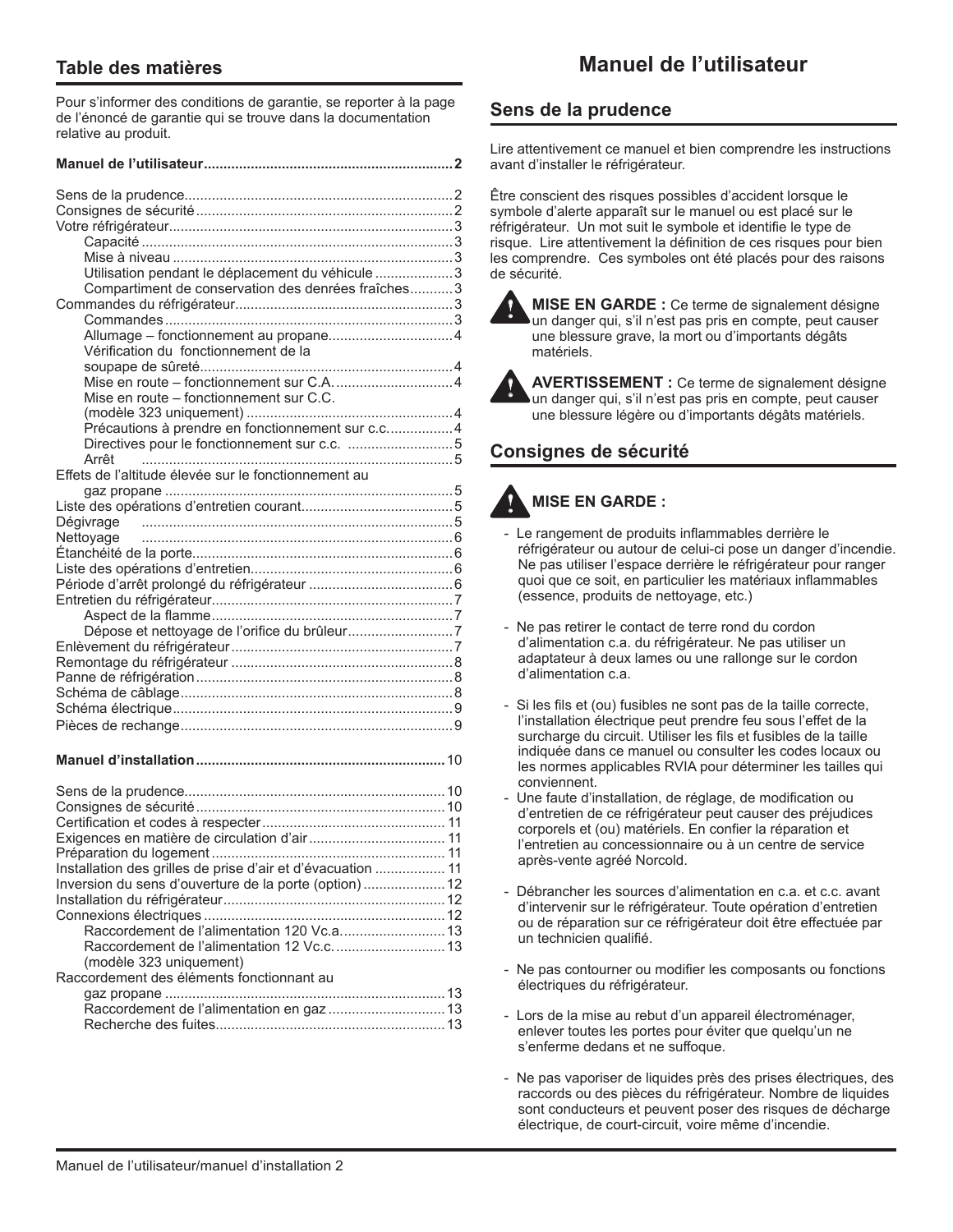- Le système frigorifique du réfrigérateur est sous pression. Ne pas essayer de réparer ou recharger un système frigorifique défectueux. Le système frigorifique contient du chromate de sodium. L'inhalation de certains composés du chrome peut causer le cancer. Le système frigorifique contient des produits chimiques qui peuvent causer de graves brûlures à la peau et aux yeux, s'enflammer et brûler avec une flamme intense. Ne pas recourber, faire tomber, souder, déplacer, percer, perforer ou heurter le système frigorifique.
- S'assurer régulièrement de l'absence totale de matériaux inflammables et d'obstruction aux conduit de fumée, brûleur, bouches de ventilation et passages d'air de ventilation du réfrigérateur. Après un certain temps d'entreposage, il est particulièrement important de vérifier ces endroits pour repérer tout matériau inflammable ou toute obstruction causée par des animaux.

#### **AVERTISSEMENT : !**

- L'arrière du réfrigérateur présente des arêtes vives et des coins anguleux. Pour éviter de se couper ou de s'écorcher lors du travail sur le réfrigérateur, faire attention et porter des gants résistant aux coupures.

## **Votre réfrigérateur**

### **Capacité :**

Ce réfrigérateur est conçu pour entreposer des aliments.

Une capacité.............................. 1,7 pied cubique.

#### **Mise à niveau :**



**AVERTISSEMENT :** Le réfrigérateur est conçu pour fonctionner avec une tolérance d'inclinaison de 3° dans l'axe latéral et de 6° dans l'axe longitudinal (vu de l'avant du réfrigérateur). S'il est plus incliné que cela durant son fonctionnement, cela pose des risques de préjudices corporels ou matériels, notamment au système frigorifique. S'assurer que le véhicule est de niveau avant de mettre le réfrigérateur en route.

#### **Utilisation pendant le déplacement du véhicule :**

Le réfrigérateur doit être de niveau lorsque le véhicule est à l'arrêt, mais la performance du réfrigérateur n'est normalement pas affectée lorsque le véhicule se déplace.

#### **Compartiment de conservation des denrées fraîches :**

Mettre le réfrigérateur en marche et le laisser refroidir pendant huit heures avant d'y placer des aliments. Si le réfrigérateur ne commence pas à baisser de température au bout de deux heures, s'enquérir auprès du concessionnaire ou du centre de service après-vente agréé Norcold.

Pour obtenir le meilleur refroidissement possible :

- Assurer une bonne circulation de l'air dans tout le compartiment de conservation.
- Ne pas recouvrir les clayettes de plastique, papier, etc.

Pour diminuer la quantité de givre qui se forme sur les ailettes de refroidissement :

- Recouvrir tous les récipients contenant des liquides et des denrées humides.
- Laisser refroidir les aliments chauds avant de les mettre au réfrigérateur.
- Ne pas laisser la porte ouverte plus longtemps que nécessaire.

## **Commandes du réfrigérateur**

#### **Commandes :**

Le panneau de commande du réfrigérateur est situé à l'arrière du réfrigérateur. Contrairement aux modèles à commandes électriques, ce réfrigérateur fonctionne sur une source d'énergie, indépendamment des autres sources d'énergie.



Art00953

Le sélecteur de source d'énergie [207] permet de passer d'une source d'énergie à l'autre : gaz propane (GAS), courant alternatif (AC), et courant continu (CC)se reporter à Art00953).

Un thermostat non réglable commande le fonctionnement du réfrigérateur sur courant alternatif et sur courant continu. Le thermostat possède une sonde capillaire reliée à l'ailette de refroidissement. Le dispositif de chauffage c.a ou c.c. réagit à la température de l'ailette de refroidissement pour conserver la température du réfrigérateur constante.

La commande de débit de gaz [233] règle le débit de gaz disponible au brûleur et assure la fonction de commande de la température du réfrigérateur. Lorsque le réfrigérateur fonctionne au gaz, vous pouvez régler la température du réfrigérateur en plaçant la commande de débit de gaz à n'importe quelle position entre HIGH COOL (PLUS FROID) et LOW COOL (MOINS FROID). HIGH COOL correspond à la température la plus basse.

REMARQUE : Il ne s'agit pas d'une commande automatique. Elle ne change pas l'intensité de la flamme comme cela est le cas pour les produits de certains concurrents. Si le besoin de refroidissement change, il faut manœuvrer la commande de gaz manuellement pour maintenir la même température à l'intérieur du réfrigérateur.

Lorsque la température extérieure est inférieure à 50°F, l'appareil peut avoir tendance à congeler les denrées. Pour contrer ce phénomène :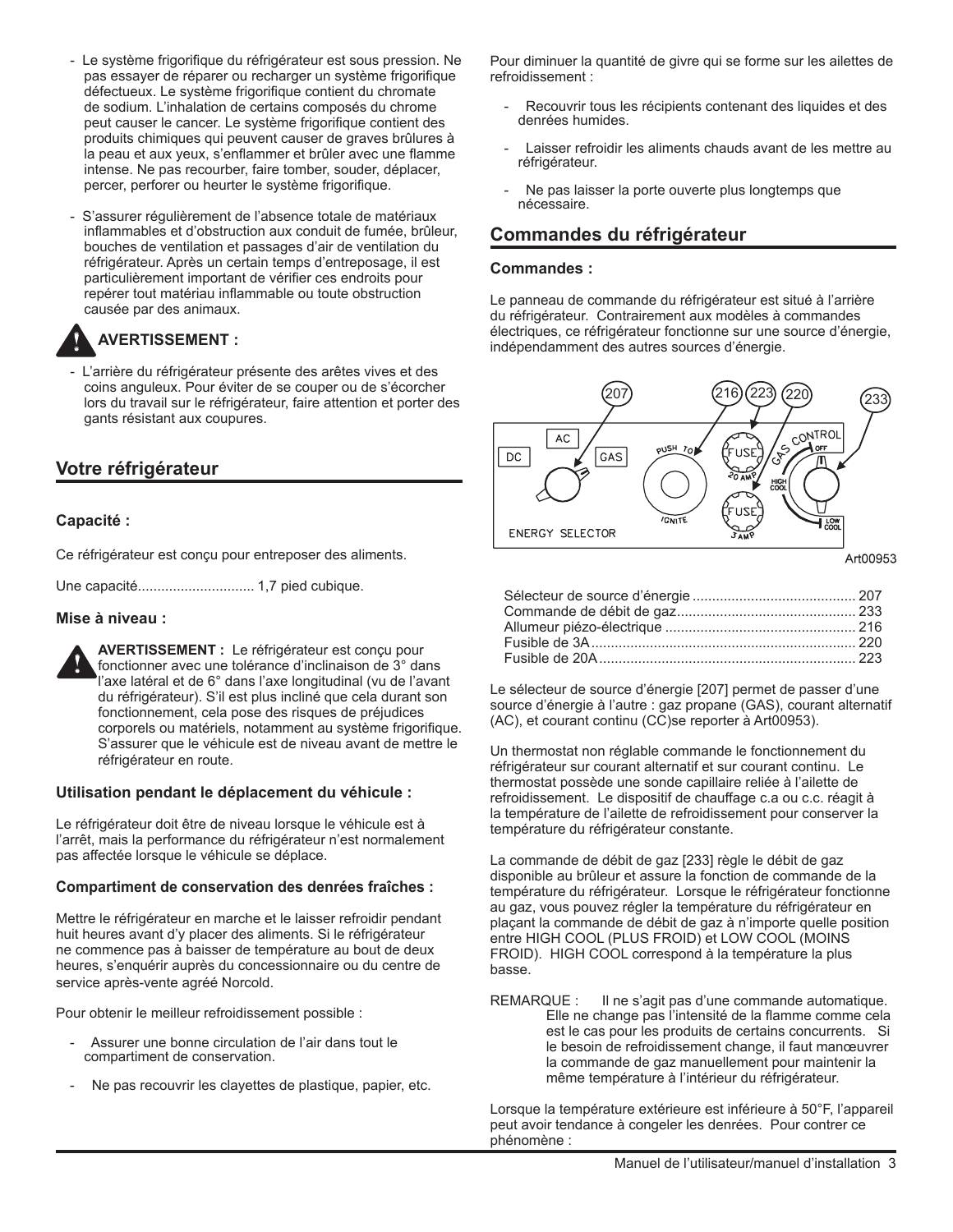- Placer la commande de débit de gaz à la position LOW COOL.
- Conserver le réfrigérateur rempli.
- Placer les aliments les plus susceptibles de geler sur la clayette inférieure.

La soupape de sûreté d'alimentation en gaz est intégrée à la commande de débit de gaz. En présence d'une flamme, la soupape est ouverte et le brûleur est alimenté en gaz. Toute extinction de la flamme (réservoir de gaz vide, soufflage, etc.) ferme la soupape de sûreté et interrompt le débit de gaz propane.

L'allumeur piézo-électrique [21] produit une étincelle qui allume la flamme du brûleur.

Le fusible de 3A [220] protège le câblage C.A. du réfrigérateur.

Le fusible de 20A [223] (modèle 323) protège le câblage C.C. du réfrigérateur.

#### **Allumage – fonctionnement au propane**



- 1. Ouvrir la prise d'air inférieure pour accéder à l'arrière du réfrigérateur.
- 2. Ouvrir le robinet du réservoir de propane.
- 3. Ouvrir le regard sur le logement du brûleur.
- 4. Placer le sélecteur de source d'énergie [207] à la position GAS (se reporter à Art00953).
- 5. Placer la commande de débit de gaz [233] à la position HIGH COOL.
- 6. Enfoncer et maintenir enfoncée la commande de débit de gaz.
	- Appuyer rapidement plusieurs fois sur l'allumeur [216].
	- Vérifier l'allumage du brûleur en observant la flamme par le regard.



- Continuer de maintenir la commande de débit de gaz enfoncée pendant environ 15 secondes.
- 7. Placer la commande de débit de gaz à la position correspondant au refroidissement désiré.
- 8. Fermer le regard sur le logement du brûleur.

#### **Vérification du fonctionnement de la soupape de sûreté :**

Le réfrigérateur étant en fonctionnement au gaz propane et la flamme étant allumée :

- 1. Fermer la commande de débit de gaz du réfrigérateur [218] (se reporter à Art00952).
- 2. On doit entendre un bruit de «clic» prononcé dans les trois minutes qui suivent l'extinction de la flamme.
- REMARQUE : La soupape de sûreté du gaz doit toujours faire un bruit de clic prononcé lorsqu'elle se ferme.
- 3. Ouvrir la commande de débit de gaz du réfrigérateur.4. Appuyer rapidement plusieurs fois sur l'allumeur sans enfoncer la commande de débit de gaz. La flamme du brûleur ne doit pas s'allumer. Cela démontre que la soupape de sûreté fonctionne correctement.

#### **Mise en route – fonctionnement sur courant alternatif :**

- S'assurer que du 120 Vc.a. est disponible et que le fusible de 3A [220] fonctionne correctement.
- Placer le sélecteur de source d'énergie à la position AC.
- Placer la commande de débit de gaz à la position OFF.

#### **Mise en route – fonctionnement sur courant continu (modèle 323 uniquement) :**

- S'assurer que le 12 Vc.c. est disponible et que le fusible de 20A [223] fonctionne correctement.
- Placer le sélecteur de source d'énergie à la position CC.
- Placer la commande de débit de gaz à la position OFF.

Le réfrigérateur est alimenté en courant continu par une source 12V du véhicule : soit la batterie du véhicule, soit une batterie auxiliaire (de type maison). La source 12V du véhicule fournit du courant continu non seulement au réfrigérateur, mais également aux autres appareils ménagers du véhicule fonctionnant sur courant continu. Le réfrigérateur fait un appel de courant continu très élevé, ce qui peut décharger rapidement la batterie.

#### **Précautions à prendre en fonctionnement sur c.c.**

Le réfrigérateur a été conçu pour fonctionner sur courant continu pendant que le véhicule est «en route» et que l'alimentation en courant alternatif ou l'alimentation en gaz propane ne sont pas disponibles. Faire fonctionner le réfrigérateur sur courant continu uniquement lorsque le moteur du véhicule tourne.

La batterie doit être à pleine charge pour que l'appareil puisse fonctionner de façon satisfaisante sur courant continu.

Pour que la batterie demeure pleinement chargée durant le fonctionnement du réfrigérateur sur courant continu, le moteur du véhicule doit être en marche et le système de charge de la batterie doit être en bon état de fonctionnement.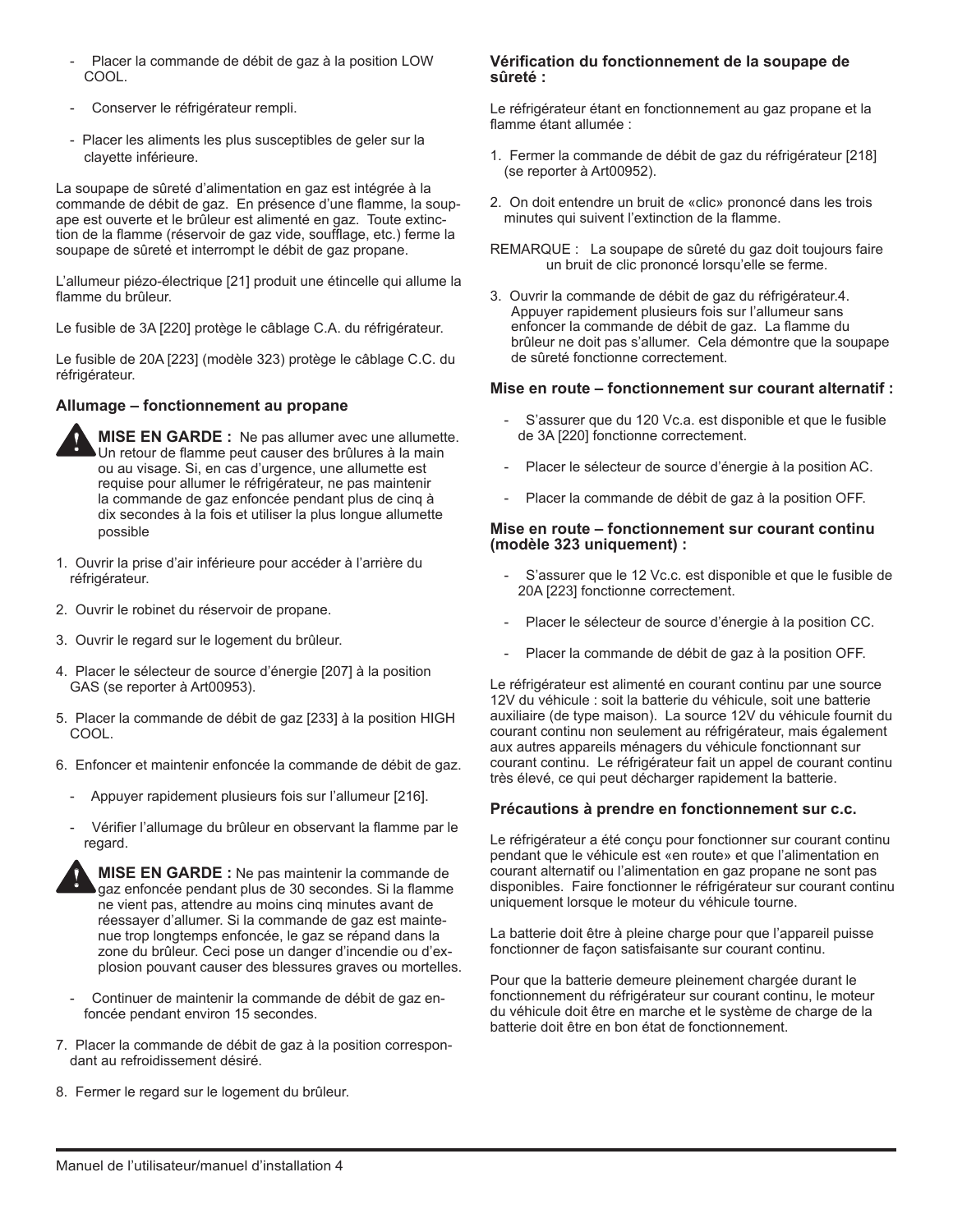Conserver à l'esprit les recommandations suivantes :

- La batterie doit être en bon état pour que le réfrigérateur puisse fonctionner correctement sur courant continu.
- La capacité du système de charge de la batterie doit être supérieure aux besoins du réfrigérateur et des autres appareils fonctionnant sur courant continu.
- Lorsque le moteur du véhicule tourne, faire vérifier par un technicien d'entretien qualifié que la tension des câbles d'alimentation c.c. du réfrigérateur est supérieure à 11,5 V c. c.

#### **Directives pour le fonctionnement sur c.c.**

Le fonctionnement sur courant continu permet uniquement de maintenir la température du réfrigérateur et de son contenu lorsqu'ils sont déjà froids.

Le fonctionnement sur courant continu n'est pas prévu pour la mise en route initiale et la période de refroidissement. Toujours utiliser du courant alternatif ou du gaz propane pour la mise en route initiale et la période de refroidissement. Le réfrigérateur doit être froid et la température stable avant de faire fonctionner le réfrigérateur sur courant continu.

Conserver à l'esprit les directives suivantes :

- Faire fonctionner le réfrigérateur sur courant continu uniquement lorsque le véhicule est «en route».
- Ne pas faire fonctionner le réfrigérateur sur courant continu avant que le réfrigérateur et son contenu ne soient complètement froids.
- Ne faire marcher sur c.c. que si la batterie du véhicule et son système de charge sont en bon état de fonctionnement.

#### **Arrêt :**

- Remettre la commande de débit de gaz à la position OFF.
- Remettre le sélecteur de source d'énergie à la position GAS.

### **Effets de l'altitude élevée sur le fonctionnement au gaz propane**

Lorsque le réfrigérateur fonctionne au gaz propane à des altitudes de plus de 5500 feet au-dessus du niveau de la mer :

- Le réfrigérateur risque de ne pas donner d'aussi bons résultats.
- Le brûleur risque de s'éteindre spontanément.

Pour éviter ce type de problème, Norcold recommande de faire fonctionner le réfrigérateur sur courant alternatif lorsque l'on se trouve à des altitudes de plus de 5500 feet au-dessus du niveau de la mer.

## **Liste des opérations d'entretien courant**

Le réfrigérateur peut fonctionner pendant de nombreuses années sans aucun problème si les opérations simples suivantes sont effectuées tous les trois à six mois.

- Veiller à la propreté du compartiment pour les aliments et du congélateur. Voir « Nettoyage ».
- Dégivrer le réfrigérateur aussi souvent que nécessaire. Voir « Dégivrage ».
- S'assurer que l'étanchéité de la porte est satisfaisante. Se reporter à «Étanchéité de la porte».
- Surveiller les changements de qualité du refroidissement qui ne sont pas la conséquence des conditions météorologiques, du chargement ou du débit du gaz. Dans ce cas, entrer en rapport avec le concessionnaire ou avec un Centre d'entretien autorisé Norcold.
- S'assurer que le gaz utilisé est du propane et non du butane ou un mélange de butane.
- En fonctionnement au gaz propane, examiner l'aspect de la flamme. Se reporter à «Vérification de l'aspect de la flamme».
- S'assurer que la circulation de l'air de la prise d'air inférieure, autour du serpentin du réfrigérateur et du condenseur et par le dispositif d'évacuation supérieur n'est pas ralentie ni bloquée.
- Ne pas utiliser l'espace derrière le réfrigérateur pour ranger quoi que ce soit, en particulier de l'essence ou d'autres matériaux à vapeurs ou liquides inflammables.

## **Dégivrage**

Les ailettes de refroidissement du réfrigérateur fonctionnent à des températures de gel et il est normal qu'au contact de l'humidité de l'air elles se couvrent de givre. L'humidité à l'intérieur du réfrigérateur augmente :

- proportionnellement à la température et à l'humidité extérieures.
- lorsque des aliments frais non recouverts ou des aliments encore chauds sont placés dedans.
- d'autant plus que la ou les portes sont laissées longtemps ouvertes.
- si le réfrigérateur présente des fuites d'air.

Il est normal que du givre s'accumule à l'intérieur du réfrigérateur. Un réfrigérateur trop givré risque de ne pas donner d'aussi bons résultats. Dégivrer le réfrigérateur aussi souvent que nécessaire :

- Sortir tous les aliments du réfrigérateur.
- Éteindre le réfrigérateur.
- REMARQUE : Le dégivrage rend beaucoup d'eau dans le réfrigérateur.
- Placer des serviettes sèches (etc.) à l'intérieur du réfrigérateur pour absorber le givre fondu.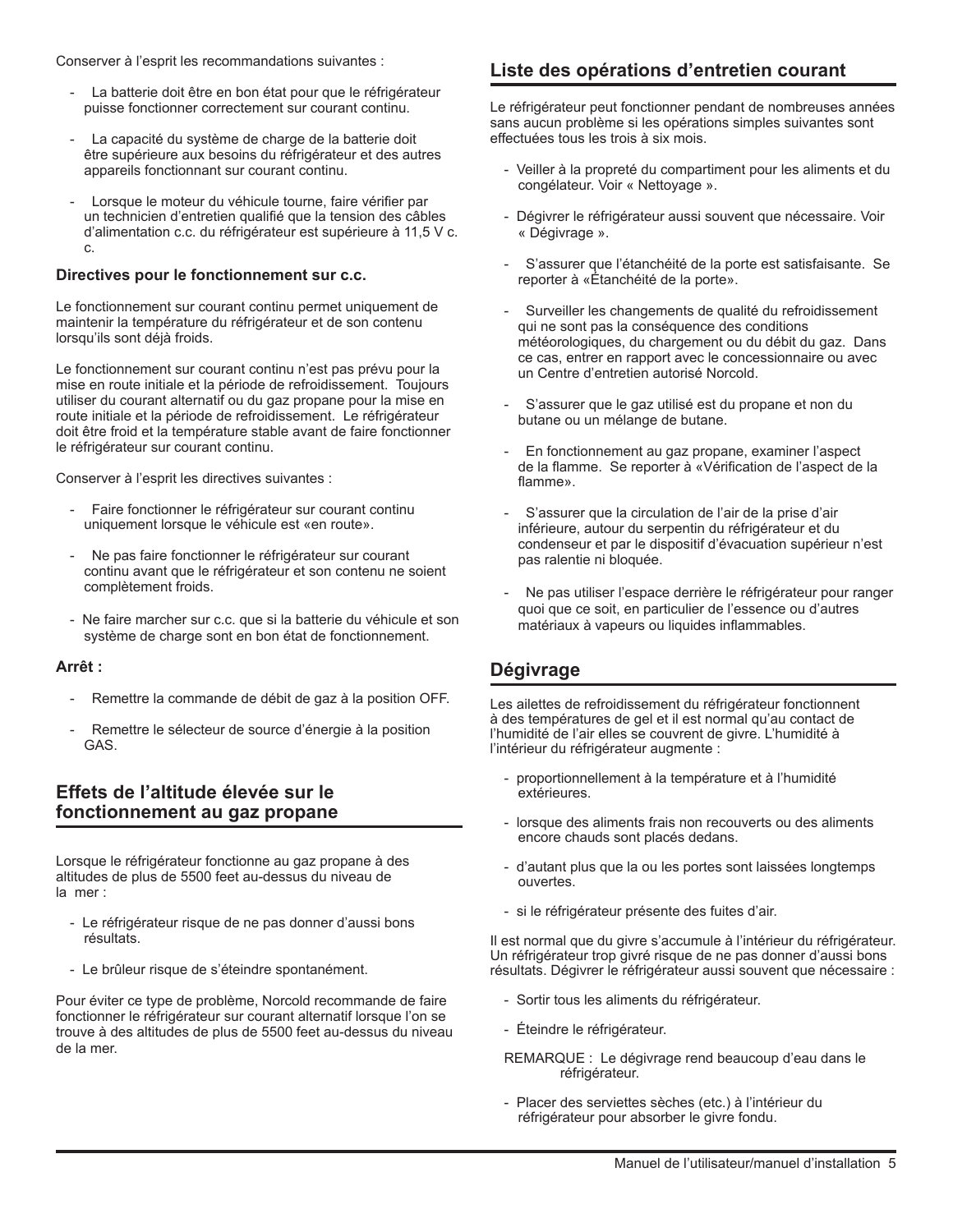

**AVERTISSEMENT :** Des températures élevées peuvent entraîner la distorsion ou la fonte des surfaces intérieures du réfrigérateur. Ne pas utiliser de récipients d'eau TRÈS CHAUDE, de sèche-cheveux ou d'autres dispositifs à haute température pour dégivrer le réfrigérateur. Ne pas employer d'objets durs ou tranchants pour enlever le givre. L'intérieur du réfrigérateur risquerait d'être endommagé.

- Pour obtenir un dégivrage plus rapide, placer des récipients d'eau CHAUDE dans le réfrigérateur.
- Enlever les serviettes humides (etc.) et sécher l'intérieur.
- Remettre le réfrigérateur en route.
- Laisser le réfrigérateur se refroidir.
- Remettre tous les aliments dans le réfrigérateur.

## **Nettoyage**

Il est recommandé de nettoyer le réfrigérateur après le dégivrage.

Nettoyer l'intérieur du réfrigérateur aussi souvent que cela est nécessaire pour éviter les odeurs.

- Vider le réfrigérateur.

#### **REMARQUE : Ne pas se servir de produits de nettoyage abrasifs, de produits chimiques ou de tampons à récurer car ils risquent d'endommager l'intérieur du réfrigérateur.**

- Nettoyer l'intérieur avec une solution d'eau tiède et de détergent liquide pour vaisselle.
- Rincer avec une solution de bicarbonate de soude et d'eau claire.
- Sécher avec un chiffon propre.
- Remplir le réfrigérateur.

## **Étanchéité de la porte**

L'intérieur du réfrigérateur peut givrer lorsque l'étanchéité de la porte n'est pas satisfaisante. Vérifier l'étanchéité de la porte :

- Placer un morceau de papier de la taille et de l'épaisseur d'un billet de banque entre le réfrigérateur et la porte, puis fermer la porte (se reporter à Art 00980).
- Tirer doucement le morceau de papier.
	- Il doit se produire une légère résistance entre l'armoire du réfrigérateur et la porte.
- Répéter l'opération des quatres côtés de la porte.
- Si le morceau de papier sort sans résistance, c'est que l'étanchéité n'est pas bonne.
- Entrer en rapport avec le concessionnaire ou un Centre d'entretien autorisé Norcold.

## **Liste des opérations d'entretien**

Il est important de lire attentivement et de bien comprendre cette partie du manuel qui traite de l'entretien.

#### **REMARQUE : Norcold décline toute responsabilité en cas d'installation, de réglage, de modification, de réparation ou d'entretien effectué(e) par quiconque autre qu'un concessionnaire de véhicules de loisir qualifié ou un centre de service après-vente agréé Norcold.**

Les vérifications de bon état et de sécurité suivantes doivent être effectuées par un concessionnaire véhicules de plaisance qualifié ou par un Centre d'entretien autorisé Norcold :

- Examiner l'état des conduites d'alimentation en gaz et rechercher les fuites.
	- Remplacer ou réparer suivant besoin.
- S'assurer que la pression du gaz propane est à 11 inches de colonne d'eau.
- S'assurer que le joint de compression est complet et intact. - Remplacer ou réparer suivant besoin.
- S'assurer que le brûleur et l'orifice du brûleur sont propres.
	- Nettoyer suivant besoin.
- S'assurer que l'écartement des électrodes [167] est compris entre 1/8 et 3/16 pouce (se reporter à Art00955).
	- Régler l'écartement suivant besoin.
- S'assurer que la pression du gaz propane est à 11 inches de colonne d'eau.
	- Régler la tension suivant besoin.
- S'assurer que l'extrémité du thermocouple est propre et sécuritaire.
- S'assurer que l'espace à l'arrière du réfrigérateur ne sert pas à entreposer des matériaux combustibles, de l'essence ou d'autres liquides ou vapeurs inflammables.

## **Période d'arrêt prolongé du réfrigérateur**

Avant d'entreposer le réfrigérateur pour une période d'arrêt prolongé (hors saison d'utilisation) :

- Dégivrer et nettoyer l'intérieur du réfrigérateur.
- Fermer les portes avec le verrou de stockage.

Avant de remettre en route le réfrigérateur après une période d'arrêt prolongé :

- Vérifier que les orifices de mise à l'air libre, le conduit de fumée, le brûleur, l'orifice du brûleur, et le passage d'air de ventilation ne sont pas obstrués.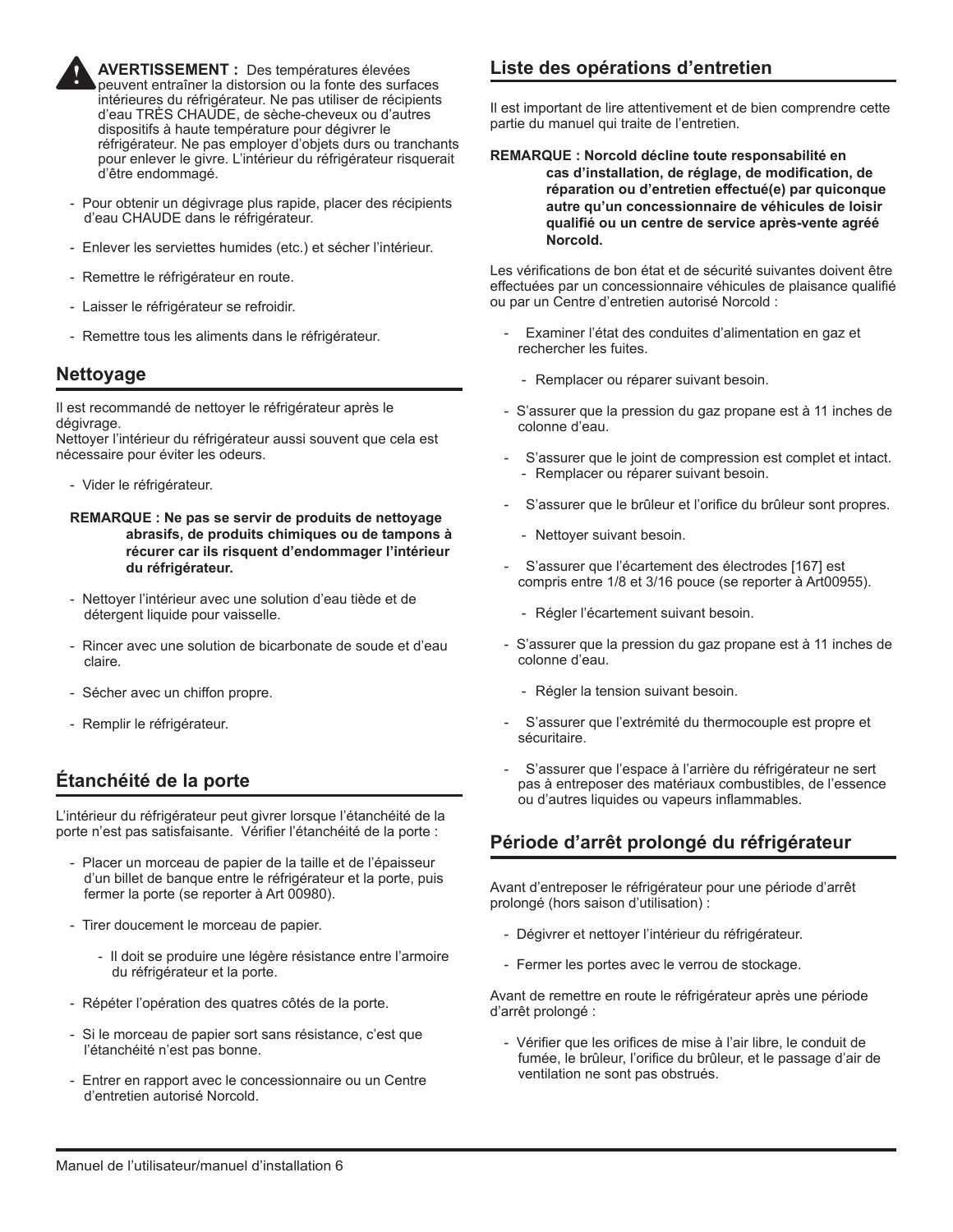## **Entretien du réfrigérateur**

#### **Aspect de la flamme :**

Le réfrigérateur étant en fonctionnement au gaz propane, examiner l'aspect de la flamme :

- Ouvrir la prise d'air inférieure.
- Placer la commande de débit de gaz à la position HIGH COOL.

AVERTISSEMENT : Le couvercle du compartiment du brûleur peut être brûlant. Porter des gants pour éviter les brûlures.

- Ouvrir la porte du logement du brûleur en enlevant une vis.
- À l'aide d'un petit miroir, examiner la flamme [75] (se reporter à Art00955).
	- La flamme doit être :
		- d'un bleu plus foncé à l'intérieur qu'à l'extérieur.
		- de forme constante et sans vacillation.
	- S'enquérir auprès du concessionnaire ou du centre de service après-vente agréé Norcold si la flamme : - est jaune.
		- vacille ou change de forme.
	- S'assurer que la flamme ne touche pas l'intérieur du conduit de fumée [76].
	- Si la flamme touche l'intérieur du conduit de fumée, entrer en rapport avec le concessionnaire ou un Centre d'entretien autorisé Norcold.
- Fermer la porte du logement du brûleur.

#### **Dépose et nettoyage de l'orifice du brûleur :**

REMARQUE : Cette opération doit être effectuée par le concessionnaire ou un Centre d'entretien autorisé Norcold.

Pour déposer et nettoyer l'orifice du brûleur (se reporter à Art00956) :

- Fermer le robinet du réservoir de gaz.
- Ouvrir la prise d'air extérieur inférieure.
- Fermer la soupape de sûreté du gaz du réfrigérateur.
- Placer la commande de débit de gaz à la position OFF.

**AVERTISSEMENT :** Le couvercle du compartiment du brûleur peut être brûlant. Porter des gants pour éviter les brûlures. **!**

- Retirer le couvercle du compartiment du brûleur en ôtant une vis.



**MISE EN GARDE :** Pour éviter les fuites de gaz propane, toujours se servir de deux clés pour desserrer et serrer le tuyau d'arrivée de gaz au niveau du robinet d'arrêt manuel du réfrigérateur.

- Démonter le raccord conique de la buse [77] (voir Art00956).
- Déposer l'orifice équipé du brûleur [78].



- **MISE EN GARDE :** Lors du nettoyage, ne pas essayer de démonter la buse [79] de son adaptateur [80]. La buse et son joint risqueraient d'être endommagés, ce qui pourrait causer une fuite de gaz propane. Le gaz propane qui s'échappe risque de s'enflammer ou d'exploser, d'où risque de blessures graves ou mortelles. Ne pas nettoyer la buse avec une épingle ou tout autre objet. **!**
- Nettoyer l'orifice équipé avec de l'air comprimé et de l'alcool uniquement.
- Remonter l'orifice équipé sur le brûleur en utilisant une clé.
- Poser le raccord conique sur la buse.
- Serrer le raccord conique à la main.
- En maintenant fermement la buse, donner seulement 1/4 de tour de clé au raccord conique.
- Inspecter tous les raccords et rechercher les fuites.

## **Enlèvement du réfrigérateur**



**AVERTISSEMENT :** L'arrière du réfrigérateur présente des arêtes vives et des coins anguleux. Pour éviter de se couper ou de s'écorcher lors du travail sur le réfrigérateur, faire attention et porter des gants résistant aux coupures.

1. Fermer le robinet du réservoir de gaz propane.



**MISE EN GARDE :** Pour éviter les fuites de gaz , toujours se servir de deux clés pour serrer ou desserrer les raccords du tuyau d'arrivée de gaz du réfrigérateur.

- 2. Ouvrir la prise d'air inférieure et débrancher la conduite d'alimentation en gaz du raccord sur la cloison du réfrigérateur.
- 3. Débrancher le cordon d'alimentation C.A. de la prise.
	- Modèle 323 seulement : enlever le fusible c.c. ou débrancher les fils c.c. de la batterie ou du convertisseur du véhicule.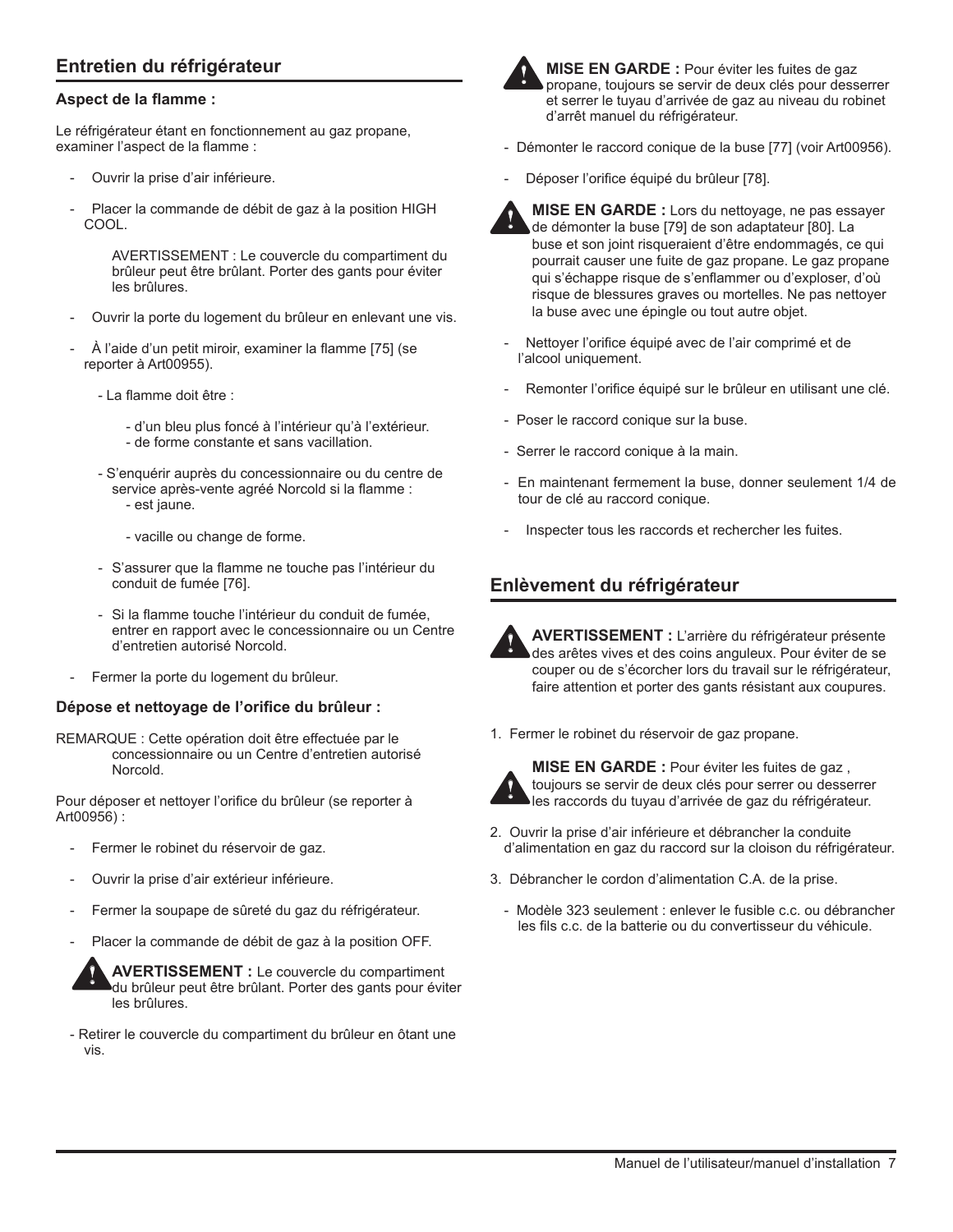- Marquer les fils c.c. pour être sûr de les remettre au bon endroit.
- Enlever les fils C.C. du réfrigérateur.

4. Ôter les vis qui retiennent l'arrière du réfrigérateur au plancher.

5. Ôter les vis qui retiennent le réfrigérateur au mur.

## **Remontage du réfrigérateur**



**MISE EN GARDE :** S'assurer que les bandes d'étanchéité [28] (voir Art00951) ne sont pas rompues, qu'elles entourent complètement les brides de montage du réfrigérateur et qu'elles séparent ces brides de la paroi de l'enceinte. Si le joint est interrompu, des gaz d'échappement peuvent s'infiltrer dans l'habitacle du véhicule. L'inhalation de gaz d'échappement peut causer des vertiges, des nausées ou, dans les cas extrêmes, la mort.

- 1. Pousser le réfrigérateur à fond dans le logement.
- 2. Installer les vis par les rebords de montage dans la paroi.
- 3. Mettre les bouchons plastique en place dans les rebords de montage du réfrigérateur.



**AVERTISSEMENT :** L'arrière du réfrigérateur présente des arêtes vives et des coins anguleux. Pour éviter de se couper ou de s'écorcher lors du travail sur le réfrigérateur, faire attention et porter des gants résistant aux coupures.

4. Ouvrir la prise d'air inférieure et installer les vis par le réfrigérateur dans le sol.



**MISE EN GARDE :** Pour éviter les fuites de gaz, toujours se servir de deux clés pour serrer ou desserrer les raccords du tuyau d'arrivée de gaz propane du réfrigérateur.

- 5. Brancher la conduite d'alimentation en gaz au raccord sur la cloison du réfrigérateur.
- 6. Ouvrir le robinet du réservoir de propane.



- 7. Chercher les fuites au tuyau d'arrivée de gaz.
- 8. Brancher le câblage C.C. au réfrigérateur.
	- Installer le fusible C.C. ou raccorder le câblage C.C. à la batterie ou au convertisseur.
- Brancher les fils C.C. du réfrigérateur.
- 9. Brancher le cordon d'alimentation C.A. dans la prise.

## **Panne de réfrigération**

Si le réfrigérateur ne refroidit pas, cela ne veut pas nécessairement dire que le système de refroidissement est défectueux. D'autres éléments affectant le fonctionnement du réfrigérateur peuvent être la cause du problème.

Si le réfrigérateur ne refroidit pas de façon satisfaisante, vérifier le bon fonctionnement des commandes de la façon suivante :

- Changer de source d'énergie.
	- Si le réfrigérateur fonctionne au gaz propane, passer en fonctionnement sur courant électrique.
	- Si le réfrigérateur fonctionne sur courant électrique, passer en fonctionnement au gaz propane.
- Faire fonctionner le réfrigérateur pendant plusieurs heures.
	- S'assurer que le réfrigérateur est de niveau, avec une dénivellation maximale de 3° d'un côté à l'autre et de 6° d'avant en arrière.
	- S'assurer que les commandes sont à la position correcte suivant la source d'énergie utilisée.
	- S'assurer que la pression du gaz est de 11 pouces de colonne d'eau (pression mini 10,5 pouces de colonne d'eau, pression maxi 11,5 pouces de colonne d'eau) et que la tension du courant alternatif est de 120 Volts (108V mini, 132V maxi) (sur le modèle 323, 12 Volts courant continu (11,5V mini, 15,4V maxi)).
	- S'assurer que la circulation de l'air de la prise d'air extérieur inférieure, autour du système de réfrigération et par le dispositif d'évacuation supérieur n'est pas ralentie ni bloquée.
- Si le système de refroidissement ne fonctionne toujours pas après huit heures, entrer en rapport avec le concessionnaire ou un Centre d'entretien autorisé Norcold.

## **Schéma de câblage**

Désignation des repères du schéma de câblage Art 00958 :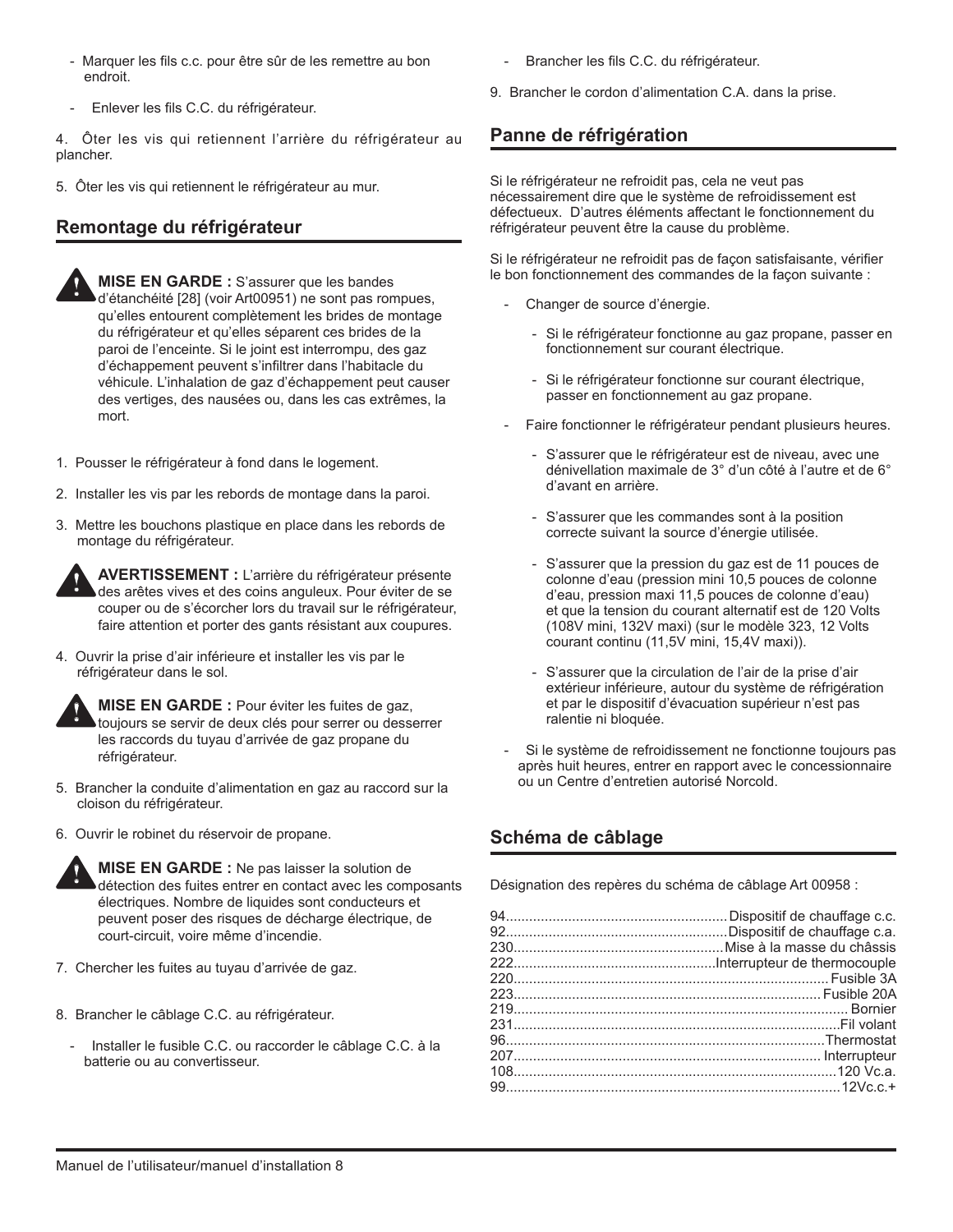## **Schéma électrique**

Désignation des repères du schéma électrique Art 00957 :

| 111 ……………………………………………………………………… Mise à la terre |  |
|-------------------------------------------------|--|
|                                                 |  |
|                                                 |  |
|                                                 |  |
|                                                 |  |
|                                                 |  |
|                                                 |  |
|                                                 |  |

## **Pièces de rechange**

Les pièces de rechange peuvent être achetées chez le concessionnaire de véhicules de plaisance local ou dans un Centre d'entretien autorisé Norcold.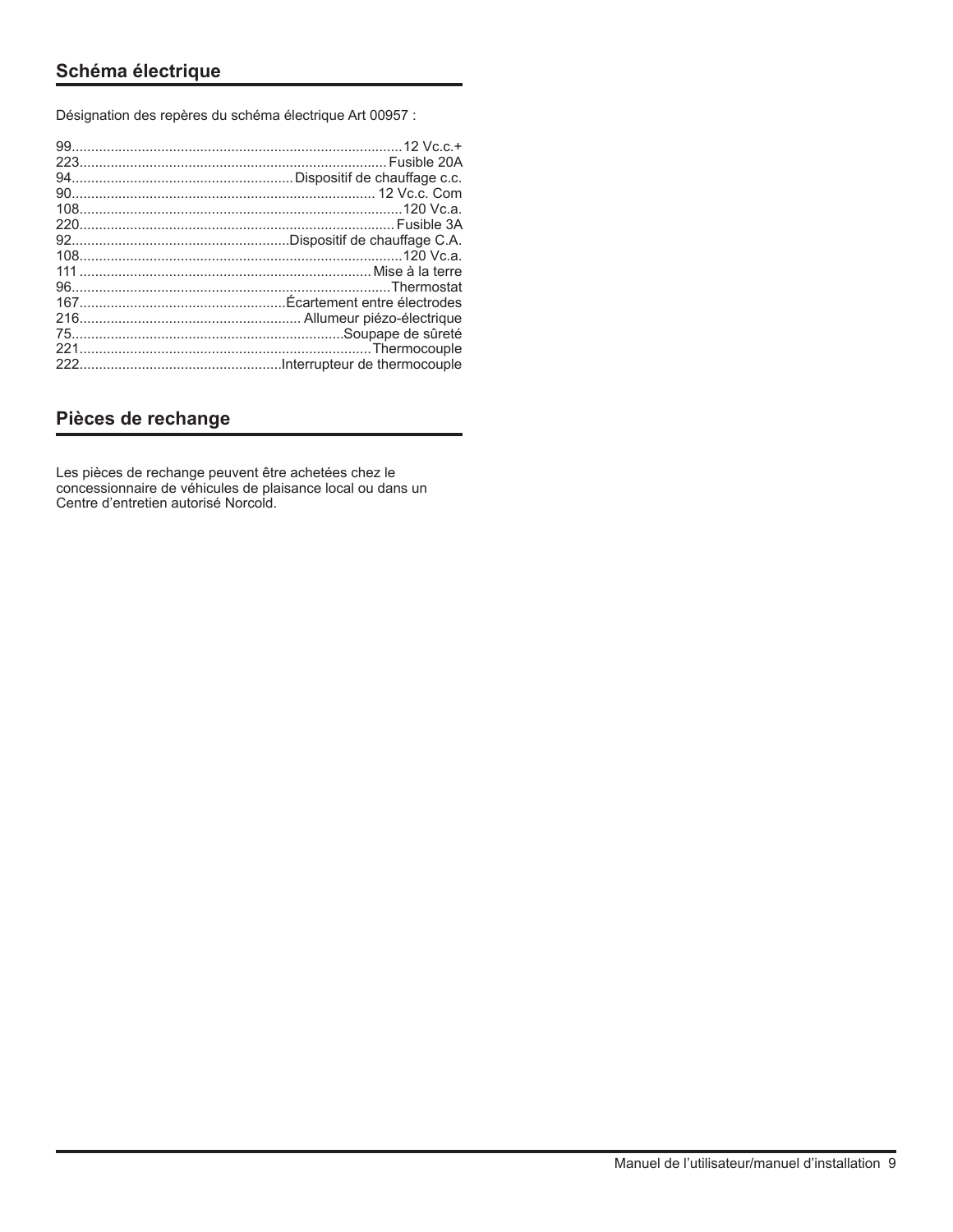## **Sens de la prudence**

Lire attentivement ce manuel et bien comprendre les instructions avant d'installer le réfrigérateur.

Être conscient des risques possibles d'accident lorsque le symbole d'alerte apparaît sur le manuel ou est placé sur le réfrigérateur. Un mot suit le symbole et identifie le type de risque. Lire attentivement la définition de ces risques pour bien les comprendre. Ces symboles ont été placés pour des raisons de sécurité.



**!**

**MISE EN GARDE :** Ce terme de signalement désigne un danger qui, s'il n'est pas pris en compte, peut causer une blessure grave, la mort ou d'importants dégâts matériels.

**AVERTISSEMENT :** Ce terme de signalement désigne un danger qui, s'il n'est pas pris en compte, peut causer une blessure légère ou d'importants dégâts matériels.

## **Consignes de sécurité**



### **MISE EN GARDE :**

- Ce réfrigérateur n'est pas destiné à servir de réfrigérateur amovible. Il est conçu pour fonctionner au gaz propane seulement et ne peut pas être modifié pour utiliser d'autres carburants (gaz naturel, butane, etc.).
- Une faute d'installation, de réglage, de modification ou d'entretien de ce réfrigérateur peut causer des préjudices corporels et (ou) matériels.
- Observer les consignes de ce manuel pour installer les bouches de ventilation (prise d'air et échappement).
- Ne pas installer le réfrigérateur à même une moquette ou un tapis. Le placer sur un panneau de métal ou de bois s'étendant au moins sur toute la largeur et toute la profondeur de son enceinte.
- Le gaz propane est susceptible de s'enflammer et de causer une explosion et, par conséquent, des dégâts matériels et des blessures graves ou mortelles. Ne pas fumer ni faire d'étincelles. Ne pas se servir d'une flamme nue pour rechercher les fuites au tuyau d'arrivée de gaz propane. Toujours se servir de deux clés pour serrer ou desserrer les raccords du tuyau d'arrivée de gaz propane.
- Ne pas laisser quoi que ce soit toucher le système frigorifique du réfrigérateur.
- S'assurer de la conformité de l'installation électrique à tous les codes applicables. Voir la section « Certification et codes à respecter » de ce manuel.
- Ne pas contourner ou modifier les composants ou fonctions électriques du réfrigérateur.
- Ne pas vaporiser de liquides près des prises électriques, des raccords ou des pièces du réfrigérateur. Nombre de liquides sont conducteurs et peuvent poser des risques de décharge électrique, de court-circuit, voire même d'incendie.
- **Manuel d'installation** Le système frigorifique du réfrigérateur est sous pression. Ne pas essayer de réparer ou recharger un système frigorifique défectueux.
	- Le système frigorifique contient du chromate de sodium. L'inhalation de certains composés du chrome peut causer le cancer. Le système frigorifique contient des produits chimiques qui peuvent causer de graves brûlures à la peau et aux yeux, s'enflammer et brûler avec une flamme intense. Ne pas recourber, faire tomber, souder, déplacer, percer, perforer ou heurter le système frigorifique.

#### **AVERTISSEMENT : !**

L'arrière du réfrigérateur présente des arêtes vives et des coins anguleux. Pour éviter de se couper ou de s'écorcher lors du travail sur le réfrigérateur, faire attention et porter des gants résistant aux coupures.

## **Certification et codes à respecter**



Ce réfrigérateur est homologué par la section International de l'ACNOR comme conforme à la dernière édition des normes ANSI Z21.19 / CSA 1.4 en ce qui concerne l'installation dans des caravanes résidentielles ou véhicules de loisir.

Pour que la garantie limitée Norcold puisse entrer en vigueur, l'installation du réfrigérateur doit être conforme au présent « Manuel d'installation ». De plus, elle doit respecter les éléments suivants, lorsqu'ils sont applicables :

Aux États-Unis et au Canada :

- Les codes locaux, ou, à défaut, le code National Fuel Gas Code, les normes ANSI Z223.1/NFPA 54, le code Natural Gas and Propane installation Code, la norme CSA B149.1, le code ANSI A119.2 Recreational Vehicles Code et les normes CSA Z240 RV Series, Recreational Vehicles.
- L'installation des maisons préfabriquées (caravanes résidentielles) doit se conformer à la norme Manufactured Home Construction and Safety Standard, titre 24 CFR, partie 3280 [anciennement dénommée Federal Standard for Mobile Home Construction and Safety, titre 24 (partie 280), et à la norme à jour CSA Z240.4, Gas-equipped Recreational Vehicles and Mobile Housing.
- Si une source d'alimentation externe est employée, l'appareil électroménager doit, à son installation, faire l'objet d'une mise à la terre électrique conforme aux codes locaux ou, à défaut de tels codes, conforme au code National Electrical code et aux normes ANSI/NFPA 70, ou au Code canadien d'électricité, CSA C22.2. parties 1 et 2.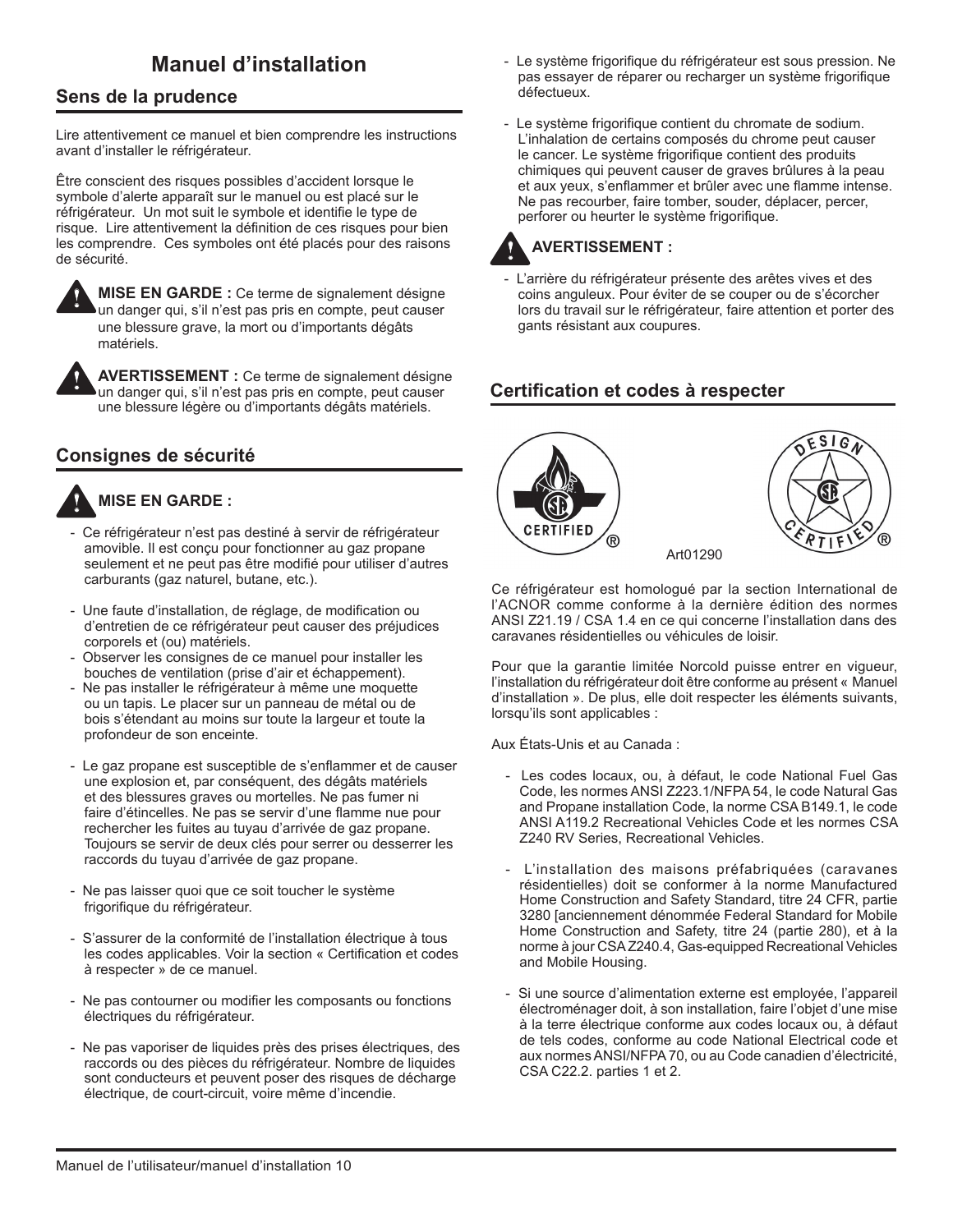Tous les tuyaux et raccords d'arrivée de gaz propane doivent respecter les codes locaux, provinciaux et fédéraux s'appliquant à leurs types et dimensions. Ces éléments doivent également être conformes à la norme à jour NFPA 501C section 2-4, et, au Canada, à la norme à jour CAN 1-6.10.

## **Exigences en matière de circulation d'air**



**MISE EN GARDE :** Conditions à satisfaire par l'installation :

- Il doit y avoir un apport d'air frais suffisant pour la combustion.
- L'espace de séjour doit être complètement isolé du système de combustion du réfrigérateur.
- Le conduit de fumée d'échappement doit bénéficier d'une ventilation totale et sans restriction car, en mode de fonctionnement au gaz, du monoxyde de carbone peut en sortir. L'inhalation de fumées contenant du monoxyde de carbone peut causer des vertiges, des nausées ou, dans les cas extrêmes, la mort.
- S'assurer de l'isolation complète du réfrigérateur par rapport à ses composants produisant de la chaleur en utilisant un jeu approprié de déflecteurs et de panneaux.

L'installation certifiée nécessite l'utilisation d'une prise d'air extérieur inférieure et d'un dispositif d'évacuation supérieur. Placer le dispositif d'évacuation supérieur sur le côté du véhicule en suivant à la lettre les instructions de ce manuel. Le nonrespect de cette consigne annule la certification du réfrigérateur et la garantie de l'usine.

Le bas de l'ouverture pour la prise d'air inférieure qui fait également fonction de porte d'accès pour l'entretien doit se trouver au niveau du plancher ou juste au-dessous, afin de permettre l'évacuation des fuites éventuelles de propane vers l'extérieur, sans risque de concentration de gaz au niveau du plancher.

En vertu de l'homologation de la section International de l'ACNOR, il peut y avoir un dégagement nul sur les côtés, l'arrière, le haut et le bas du réfrigérateur. Alors qu'aucun dégagement maximum n'est spécifié par l'homologation, le réfrigérateur ne peut fonctionner correctement que si les dégagements maximum suivants sont respectés :

| <b>DessousMini</b> | 0 pouce |              | Maxi 0 pouce             |
|--------------------|---------|--------------|--------------------------|
| Chaque côté        |         | Mini 0 pouce | Maxi $\frac{1}{2}$ pouce |
| Dessus             |         | Mini 0 pouce | Maxi $\frac{1}{4}$ pouce |
| Arrière            |         | Mini 0 pouce | Maxi 1 pouce             |

Ces espaces ajoutés aux dispositifs de prise d'air inférieur et d'évacuation supérieur assurent la circulation d'air nécessaire pour une bonne réfrigération. L'air plus frais arrive par la prise d'air inférieure, monte le long du serpentin d'où il absorbe la chaleur dégagée par les éléments du réfrigérateur et est évacué par l'orifice de sortie supérieur. Si le débit d'air est ralenti ou bloqué, le réfrigérateur ne refroidira pas correctement.

Le système de ventilation de chaque modèle NORCOLD est homologué par la section International de l'ACNOR. Installer uniquement les bouches de ventilation homologuées qui sont spécifiées dans ce manuel.

## **Préparation du logement**

- 1. Les dimensions à respecter sont les suivantes : hauteur 20,63 - 20,76, largeur 17,50 - 17,63, profondeur 21,25 pouces.
- 2. S'assurer que le plancher est de niveau et suffisamment résistant.
	- Le plancher doit être métallique ou en bois et de largeur et de profondeur égales à celles du logement.
	- Le plancher doit pouvoir supporter le poids du réfrigérateur et de son contenu.
- 3. S'assurer qu'il n'y a pas de sources de chaleur adjacentes, telles que bouches de ventilation de chauffage ou de chauffeeau.

4. S'il y a plus de 1/2 po entre un côté du réfrigérateur et l'intérieur de l'enceinte :

- Remplir l'espace d'isolant (en natte) en fibre de verre ou ajouter un déflecteur pour éliminer le dégagement.
	- L'arrière de l'isolant en natte doit être entre 14 et 15 po de la face de l'enceinte.
	- Bien fixer l'isolant en natte à l'enceinte de façon à ce qu'il reste dans cette position durant l'installation du réfrigérateur, s'il devient mouillé et s'il y a du vent.

### **Installation des dispositifs de prise d'air et d'évacuation**

1. À l'aide du tableau suivant, déterminer les ouvertures brutes (OB) pour chaque dispositif.

| Dispositif certifié                                       |        | Ref pièce OB Hauteur | <b>OB Largeur</b> |
|-----------------------------------------------------------|--------|----------------------|-------------------|
| Bouche d'échappement                                      | 617485 | $7\frac{1}{4}$ po    | 18 <sub>po</sub>  |
| latérale supérieure<br>Prise d'air<br>latérale inférieure | 617484 | $9\frac{3}{4}$ po    | 19 3/8 po         |
| Universel, supérieur<br>et inférieur                      | 620505 | 6 3/16 po            | 17 13/16 po       |

- 2. Installer la prise d'air inférieure (se reporter à Art00947 et Art00948) :
- REMARQUE : La prise d'air inférieure sert également d'ouverture d'accès aux composants à l'arrière du réfrigérateur.



**MISE EN GARDE :** Veiller à ce que le bas de l'ouverture de la prise d'air inférieure soit de niveau avec le sol, ou juste en dessous. Ainsi, s'il y a fuite du gaz propane, il s'échappe à l'extérieur au lieu de s'accumuler au niveau du sol.

- S'assurer que le bas de l'ouverture pour la prise d'air inférieure [9] se trouve au niveau du plancher ou juste endessous [234].
- Aligner la prise d'air inférieure dans le plan vertical sous le serpentin du réfrigérateur.
- 3. Installer le dispositif d'évacuation supérieur (se reporter à Art00947 et Art00948) :
- REMARQUE : Le refroidissement est optimal lorsqu'il y a une distance de 30 1/2 inches entre le niveau du sol et le haut de la découpe [25] de la bouche d'échappement supérieure.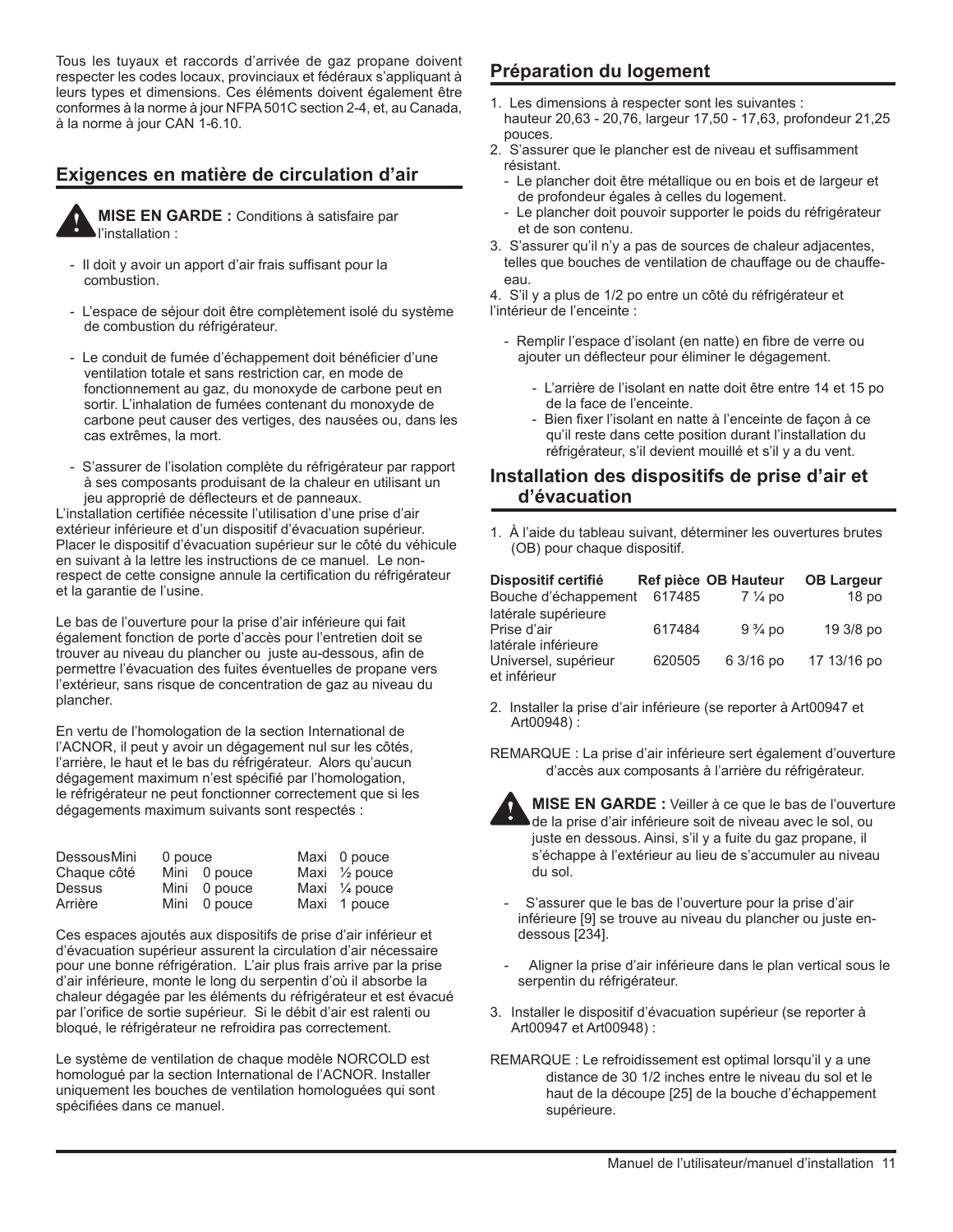- S'assurer que la distance entre le sol et le haut de l'ouverture brute du dispositif d'évacuation supérieur est au minimum de 20 5/8 pouce, sinon le refroidissement en sera pas satisfaisant et il y a risque d'endommagement du système de refroidissement.
- Aligner la bouche d'échappement supérieure [24] à l'horizontale au-dessus de la prise d'air inférieure du réfrigérateur.
- Installer un déflecteur [13] pour éviter la formation d'air chaud stagnant dans la partie au-dessus du réfrigérateur. - S'assurer que le déflecteur fait toute la largeur intérieure du logement.
- Si l'espace entre l'arrière du réfrigérateur et la paroi du véhicule est supérieur à 1 pouce, installer un déflecteur [17] entre l'arrière du réfrigérateur et la paroi du véhicule.

## **Inversion du sens d'ouverture de la porte (option)**

Le réfrigérateur est équipé de charnières de porte qui permettent d'inverser le sens d'ouverture de la porte. L'inversion du sens d'ouverture de la porte peut se faire n'importe quand, mais il est plus simple de le faire avant d'installer le réfrigérateur. Pour inverser le sens d'ouverture de la porte :

- 1. Déposer la porte (se reporter à Art 00949) :
	- Sortir et conserver l'axe d'articulation supérieur [63].
	- Entre-ouvrir la porte [39] et extraire la partie supérieure de la porte de la charnière supérieure du réfrigérateur.
	- Sortir la porte de l'axe d'articulation inférieur [64].
	- Sortir et conserver l'axe d'articulation inférieur.
- 2. Changer la position des charnières (se reporter à Art 00950) :
	- Retirer avec précaution l'amortisseur [232] à l'avant du réfrigérateur.
	- Enlever les vis [41] de la charnière [235] et de son entretoise [236].
	- Inverser la charnière et son entretoise et les monter de l'autre côté du réfrigérateur.
	- Fixer la charnière et l'entretoise en utilisant les vis.
	- Placer l'axe d'articulation inférieur dans la charnière.
- 3. Installer la porte :
	- Placer la porte sur l'axe d'articulation inférieur.
	- Fermer la porte.
	- Aligner les trous de la charnière et de la porte et maintenir en position.
	- Inverser l'amortisseur et le pousser contre l'avant du réfrigérateur.
	- Placer l'axe d'articulation supérieur dans la charnière et dans la porte.
- 4. Examiner la porte :
	- S'assurer de l'alignement correct de la porte.
	- Vérifier que le verrou de porte s'engage correctement.

## **Installation du réfrigérateur**

- **MISE EN GARDE :** S'assurer que les bandes d'étanchéité [28] ne sont pas rompues, qu'elles entourent complètement les brides de montage du réfrigérateur et qu'elles séparent ces brides de la paroi de l'enceinte (voir Art00951). Si le joint est interrompu, des gaz d'échappement peuvent s'infiltrer dans l'habitacle du véhicule. L'inhalation de gaz d'échappement peut causer des vertiges, des nausées ou, dans les cas extrêmes, la mort. **!**
- 1. Installer les vis par les trous des rebords de montage du réfrigérateur dans la paroi du logement.
- 2.Placer un bouchon dans chacun des trous de vis des rebords de montage du réfrigérateur.
- 3. Installer une vis par les trous [121] des tirants dans les coins arrière inférieurs du réfrigérateur dans le sol (se reporter à Art00952).

## **Connexions électriques**

Fonctionnement en C.A. Tension 120 Vc.a.

(mini 108V, maxi 132V)

Fonctionnement en C.C. Tension 12 Vc.c. (modèle 323 uniquement) (mini 11,5V, maxi 15,4V)

Le réfrigérateur fonctionne sur courant alternatif et sur courant continu. L'utilisation du réfrigérateur en dehors de ces limites peut endommager les composants électriques de l'appareil et rendra la garantie nulle et non avenue.



**MISE EN GARDE :** Brancher le(s) cordon(s) d'alimentation c.a. uniquement dans une prise à trois lames avec masse. Ne pas retirer le contact de terre rond des cordons d'alimentation c.a. Ne pas utiliser un adaptateur à deux lames ou une rallonge avec les cordons d'alimentation c.a. L'utilisation du réfrigérateur sans masse appropriée peut causer des chocs électriques dangereux ou la mort en cas de contact avec les parties métalliques du réfrigérateur.

**Raccordement de l'alimentation en courant alternatif 120V :** 



**MISE EN GARDE :** Brancher le cordon d'alimentation c.a. uniquement dans une prise à trois lames avec masse. Ne pas retirer le contact de terre rond du cordon d'alimentation. Ne pas utiliser un adaptateur à deux lames ou une rallonge. L'utilisation du réfrigérateur sans masse appropriée peut causer des chocs électriques dangereux ou la mort en cas de contact avec les parties métalliques du réfrigérateur ou du véhicule.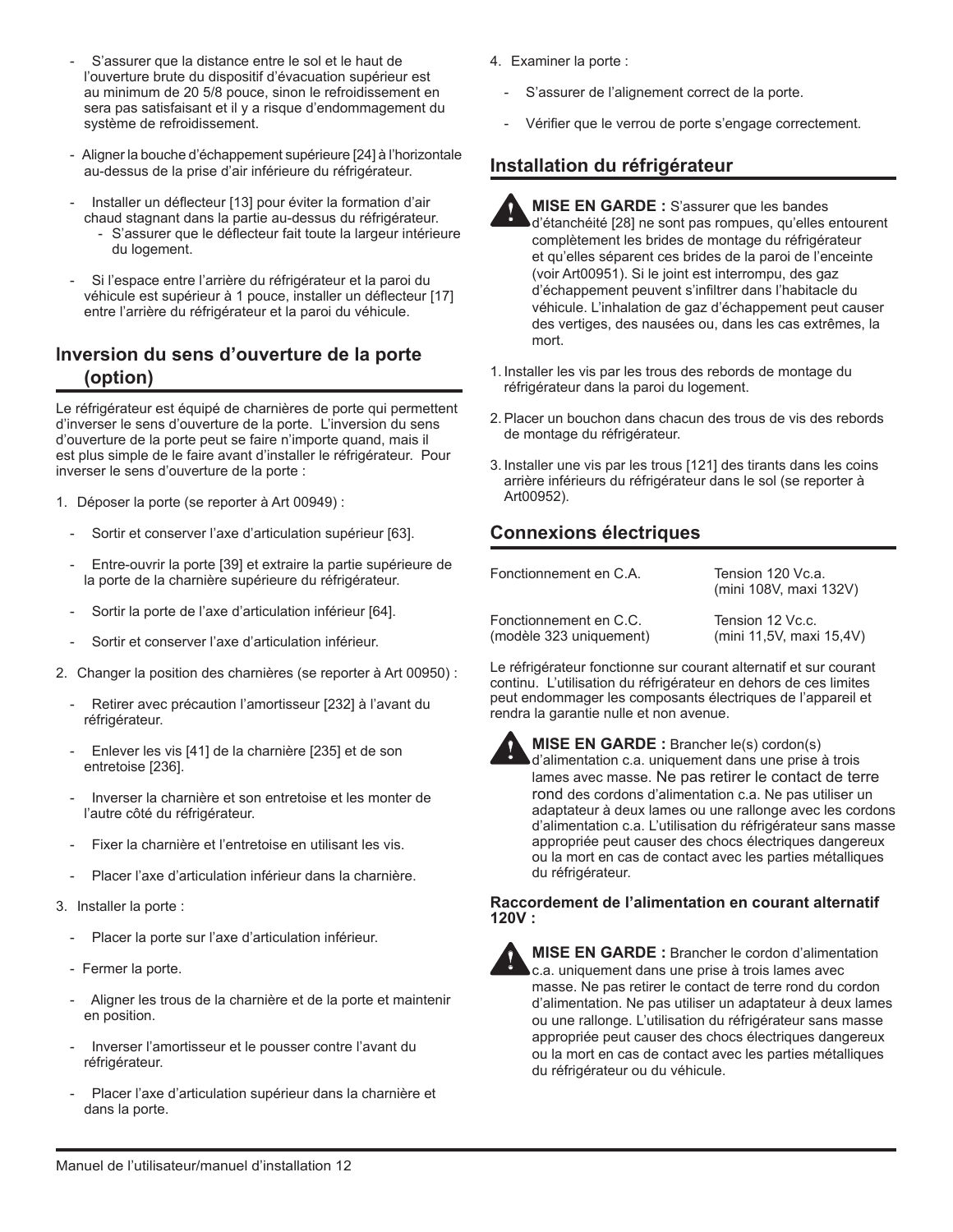Brancher le cordon d'alimentation C.A. dans une prise triphasée avec mise à la terre :

- S'assurer que la prise est d'un accès facile à partir de la prise d'air inférieure.
- S'assurer que le cordon d'alimentation n'entre pas en contact avec le couvercle du brûleur, le conduit de sortie des fumées, ou tout autre élément chaud qui pourrait endommager la gaine isolante du cordon.

#### **Raccordement de l'alimentation C.C. 12V (modèle 323 uniquement) :**

1. Déterminer le calibre minimum de fil et la taille maximum de fusible à utiliser :

**!**

**MISE EN GARDE :** Si des fils et (ou) fusibles de taille incorrecte sont employés, l'installation électrique risque de prendre feu.

- Mesurer la distance entre la batterie du véhicule et le réfrigérateur :
	- Si la distance est de 0 à 20 feet, uiliser au moins un fil de calibre 12 AWG et un fusible de capacité maximum 20 A.
	- Si la distance est de plus de 20 feet, utiliser au moins un fil de calibre 10 AWG et un fusible de capacité maximum 30 A.
- Si le fil est de calibre supérieur à la taille minimum, utiliser un fusible conforme à la norme RVIA A119.2 ou aux codes locaux.
- Connecter le câble négatif c.c. de la batterie au fil c.c. noir sur le bornier du réfrigérateur.
- Connecter le câble positif c.c. de la batterie au fil c.c. rouge sur le bornier du réfrigérateur.
- Installer un fusible de 20A monté sur conducteur sur le câble positif c.c le plus près possible de la batterie, entre la batterie et le bornier du réfrigérateur.
- REMARQUE : Ce fusible intercalé est une mesure de sécurité supplémentaire nécessaire, même si l'ensemble de commande du réfrigérateur comprend déjà un fusible c.c.

## **Raccordement des éléments fonctionnant au gaz propane.**

Ce réfrigérateur fonctionne au gaz propane à une pression de 11 pouces de colonne d'eau.

#### **Raccordement de l'alimentation en gaz propane :**



**MISE EN GARDE :** Faire preuve de grande prudence lors de l'intervention sur le système de gaz propane ou du travail à proximité.

- Ne pas fumer ni utiliser une flamme nue à proximité du système de gaz propane.
- Ne pas se servir d'une flamme nue pour rechercher les fuites.
- Ne pas brancher le réfrigérateur à la bouteille de gaz propane en l'absence d'un manodétendeur entre les deux.
- Pour éviter les fuites de gaz propane, toujours se servir de deux clés pour serrer ou desserrer les raccords du tuyau d'arrivée de gaz.
- Le gaz propane qui s'échappe risque de s'enflammer ou d'exploser, d'où risque de blessures graves ou mortelles.

Raccorder le tuyau d'alimentation de gaz au réfrigérateur :

- S'assurer que tous les raccords et les conduites sont conformes aux codes locaux, provinciaux et national en ce qui concerne le type et le diamètre.
- S'assurer que tous les raccords métalliques flexibles sont conformes à la dernière révision de la norme CAN 1-6.10.
- S'assurer que les matériaux utilisés pour le tuyau d'arrivée de gaz respectent à la fois les normes actuelles ANSI A 119.2 (NFPA 1192) et ACNOR Z240 pour les véhicules de loisir. Norcold recommande l'utilisation d'un tube en cuivre de 3/8 po comme tuyau d'arrivée de gaz et requiert un raccord mâle conique de 3/8 po SAE (UNF 5/8-18) comme connexion avec le réfrigérateur.
- Faire remonter le tuyau d'arrivée de gaz propane par le plancher de l'enceinte.
- S'assurer que le diamètre du trou dans le plancher est suffisant pour laisser du jeu autour de la conduite.
- Monter un joint d'étanchéité résistant aux intempéries (anneau, produit d'étanchéité, etc.) autour de la conduite pour éviter l'usure par frottement et les vibrations.
- Pour éviter les vibrations et le frottement, veiller à ce que le tuyau d'arrivée de gaz ne touche rien dans l'enceinte.
- Fixer la conduite au raccord sur la paroi du réfrigérateur.

#### **Recherche de fuites :**



**MISE EN GARDE :** Ne pas laisser la solution de détection des fuites entrer en contact avec les composants électriques. Nombre de liquides sont conducteurs et peuvent poser des risques de décharge électrique, de court-circuit, voire même d'incendie.

Employer une solution de détection des fuites pour vérifier l'étanchéité du tuyau d'arrivée de gaz et de tous les raccords de gaz propane.

Recherche de fuites à l'air comprimé :

- La pression au niveau de la commande de débit de gaz du réfrigérateur ne doit pas être supérieure à ½ PSIG (14 pouces de colonne d'eau).
- Si la pression d'air est supérieure à ½ PSIG (14 pouces de colonne d'eau), débrancher la conduite du raccord sur la paroi du réfrigérateur avant d'effectuer la recherche de fuite.
- Si la pression d'air est inférieure ou égale à 1/2 PSIG (14 pouces de colonne d'eau), placer la commande de débit de gaz sur OFF avant d'effectuer la recherche de fuite.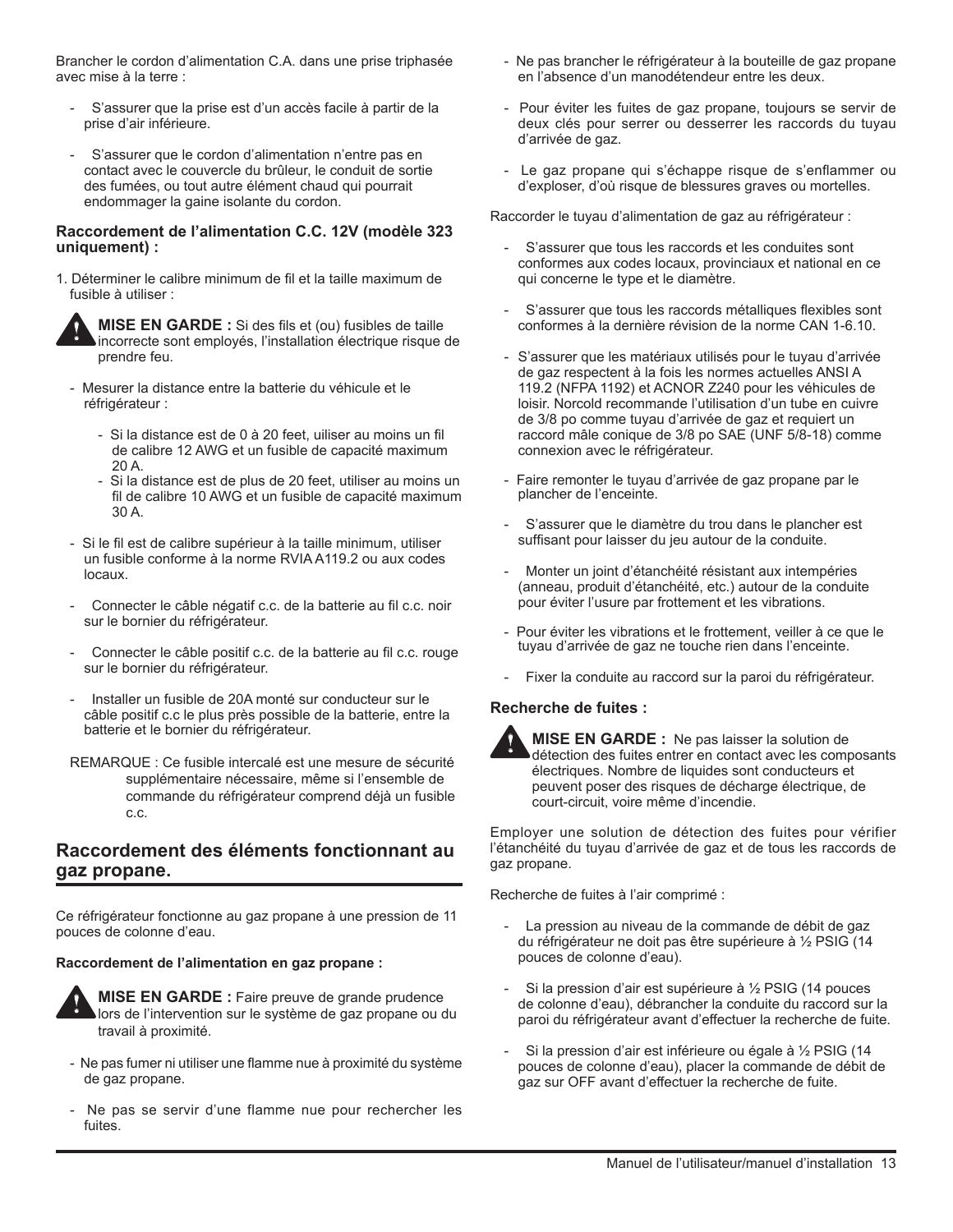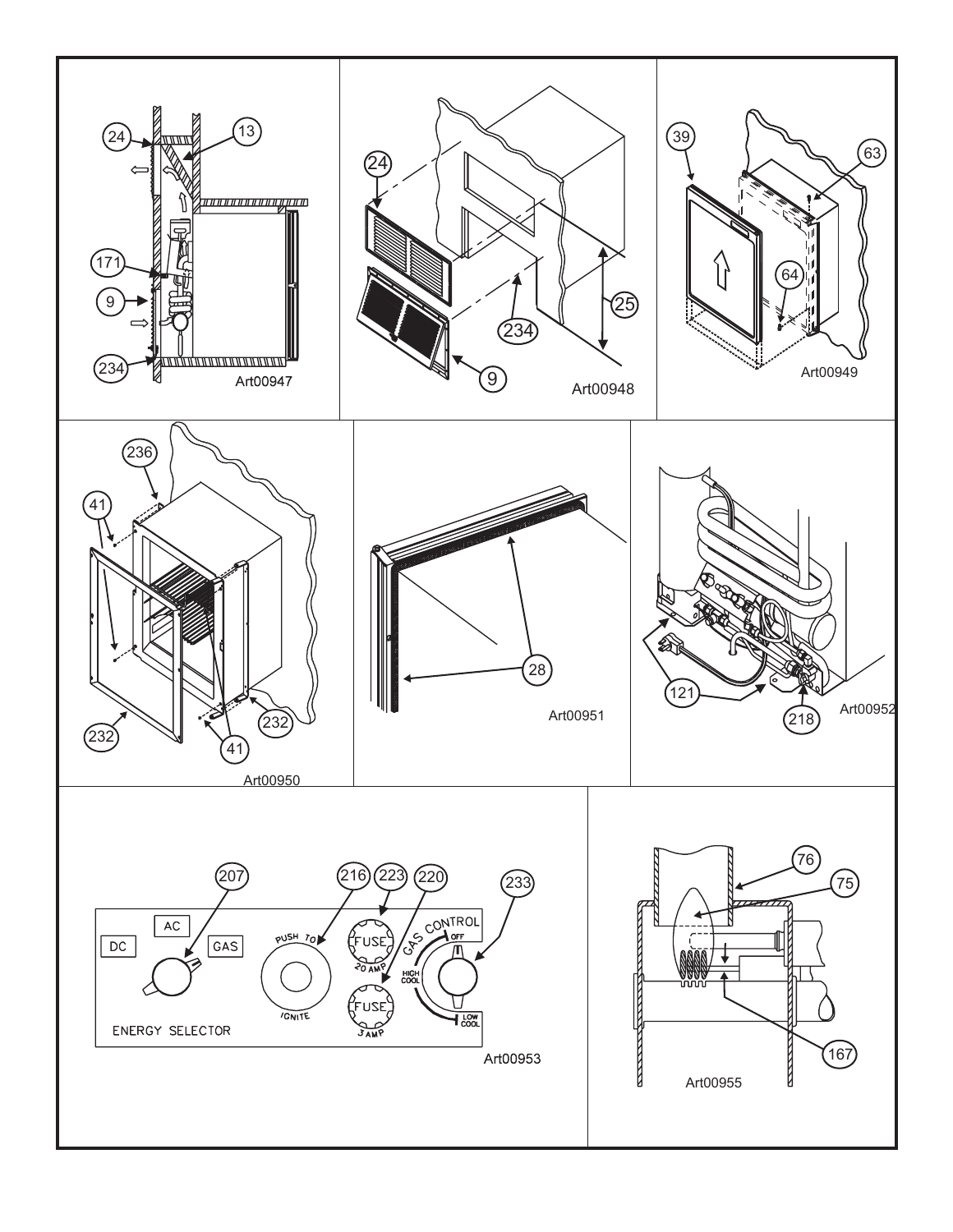